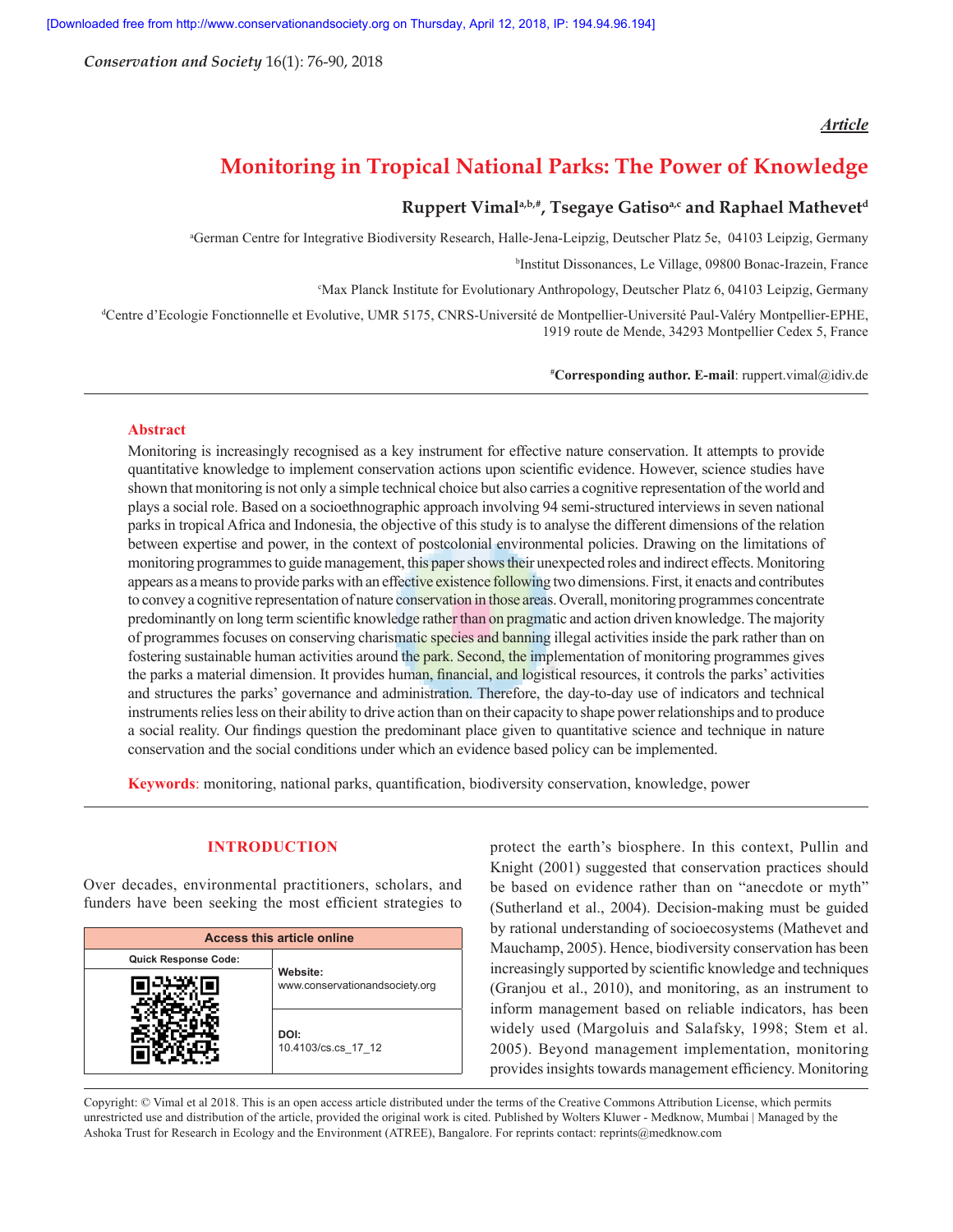programmes can answer various questions, mobilise a diversity of techniques such as transects, expert judgements or household surveys and rely on different scales and stakeholders (Stem et al., 2005; Mascia et al., 2014; Vimal, 2017).

However, several authors stressed that monitoring can fail to address conservation issues (Danielsen et al., 2005a; Gardner et al., 2008a; Burton, 2012; Lund, 2013). It turns out to be "data rich but information poor" (Ward et al., 1986) and reveals a paradox: biodiversity conservation does not necessarily benefit from a massive investment in knowledge production. Hence, instead of optimising their use, monitoring can divert scarce resources (Sheil, 2001; Nichols and Williams, 2006; Gardner et al., 2008b). This paper thus aims to understand how monitoring can persist although its capacity to drive action appears to be limited.

Monitoring programmes, as instruments to quantify human and nature activities in order to drive action, can be considered as governing techniques (Foucault, 1979, 1991). Designed to control the living (Braverman, 2014), they seek to implement a biopower: "a power that exerts a positive influence on life, that endeavours to administer, optimise, and multiply it, subjecting it to precise controls and comprehensive regulations" (Foucault, 1990: pp 137 cited in Braverman, 2014). Monitoring therefore contributes to 'render technical' the sociopolitical issues to be governed (Li, 2007). By promoting objectivity and transparency, it reflects the well known trust in numbers (Porter, 1996) and the increasing success of quantification in modern society. Nonetheless, as both, tools of knowledge and tools of power (Desrosières, 2014; Rottenburg et al., 2015), monitoring programmes raise the issue of the relation between knowledge production and decision-making. Indeed, constructivist approaches in science studies (Callon, 1984; Latour, 1987, 2005) and political sciences (Muller, 1985; Jobert and Muller, 1987; Lascoumes, 1994) have shown that, instead of being only a simple technical choice, instruments, data, and indicators are also socially embedded. They not only reflect the environment but also contribute to shaping it and producing a social reality (Asdal, 2011). Two main dimensions have been discussed: on one hand, governing techniques carry a cognitive representation of the world, a theorisation of action and a given perception of political values and perspectives (e.g. Desrosières and Naish, 2002; Lascoumes and Le Galès, 2005; Carolan, 2009; Cabane and Tantchou, 2016). On the other hand, governing techniques play a social role. Irrespective of the objectives initially being pursued, they produce other effects and contribute to structuring the social network in which they are processed (e.g. Charvolin et al., 2011; Edwards et al., 2011; Vimal and Mathevet, 2011; Granjou et al., 2014).

These social dimensions of science and techniques are assumed to be even more important in the context of biodiversity conservation. Indeed, the uncertainty and complexity related to the management of socioecosystems preclude the domination of a single top-down expertise and rather underline and foster micropolitics in which knowledge for nature is highly context dependent (Granjou, 2013; Mathevet et al., 2016).

The management of tropical national parks is often based on complex interactions between various organisations such as local governments, NGOs or research institutes and has a strong dependence on external funding and technical supports. Such areas appear to be relevant to study the role of technical infrastructures and metrics in nature protection. Indeed, in tropical areas, rational knowledge and scientific authority are known to be the main drivers of development initiatives (Bonneuil, 2000; Rottenburg, 2009; Tilley, 2011; Cabane and Tantchou, 2016). In a context of postcolonialism and neoliberalism, tropical national parks can reveal the relation between scientific expertise and power relationships towards biodiversity conservation (Adams and Hutton, 2007).

By focusing on monitoring in tropical national parks, this study questions the relation between quantitative knowledge and action, and analyses the unexpected social roles of expertise in nature conservation. It is often assumed that quantitative techniques drive action and enhance authority. In this paper, drawing on the limitations of the capacity of monitoring to inform decision, we provide insights to understand the conditions under which it is maintained as a fundamental instrument of national parks. Therefore, the aim of this paper is less to understand *whether* than *why* instruments, indicators, and knowledge are powerful.

Based on a socioethnographic approach over seven national parks in Africa and Asia, we first describe the nature and extent of monitoring programmes as well as their capacity to guide action and inform decision. Although monitoring appears to represent a massive investment in 'knowing in order to conserve', its managerial utility seems to be limited. We then assess the social roles of monitoring and explore the conditions under which it has effects. We first focus on the cognitive role of expertise. Monitoring as such, regardless of its capacity to inform management needs, enacts nature conservation. We show, however, that the monitoring programmes cannot be considered as neutral. They carry a representation of both the place given to quantitative knowledge in conservation and the human-nature interactions. We then assess the power of monitoring through the social processes of their implementation and their capacity to provide parks with a material dimension. Monitoring appears to be a way to supply human, financial, and logistical resources, to control parks' activities and to structure networks of governance. The different sociopolitical contexts considered for the seven parks highlight the diversity and heterogeneity of monitoring programmes, and stress the importance of considering the social dimension of expertise.

#### **METHODS**

This study was conducted in the context of a larger project, which aims at analysing the role of science and knowledge exchange in the great ape habitat conservation network. For this purpose, we conducted semi-structured interviews with 94 people working in national park institutions, local and international NGOs, intergovernmental organisations, private companies and research institutes.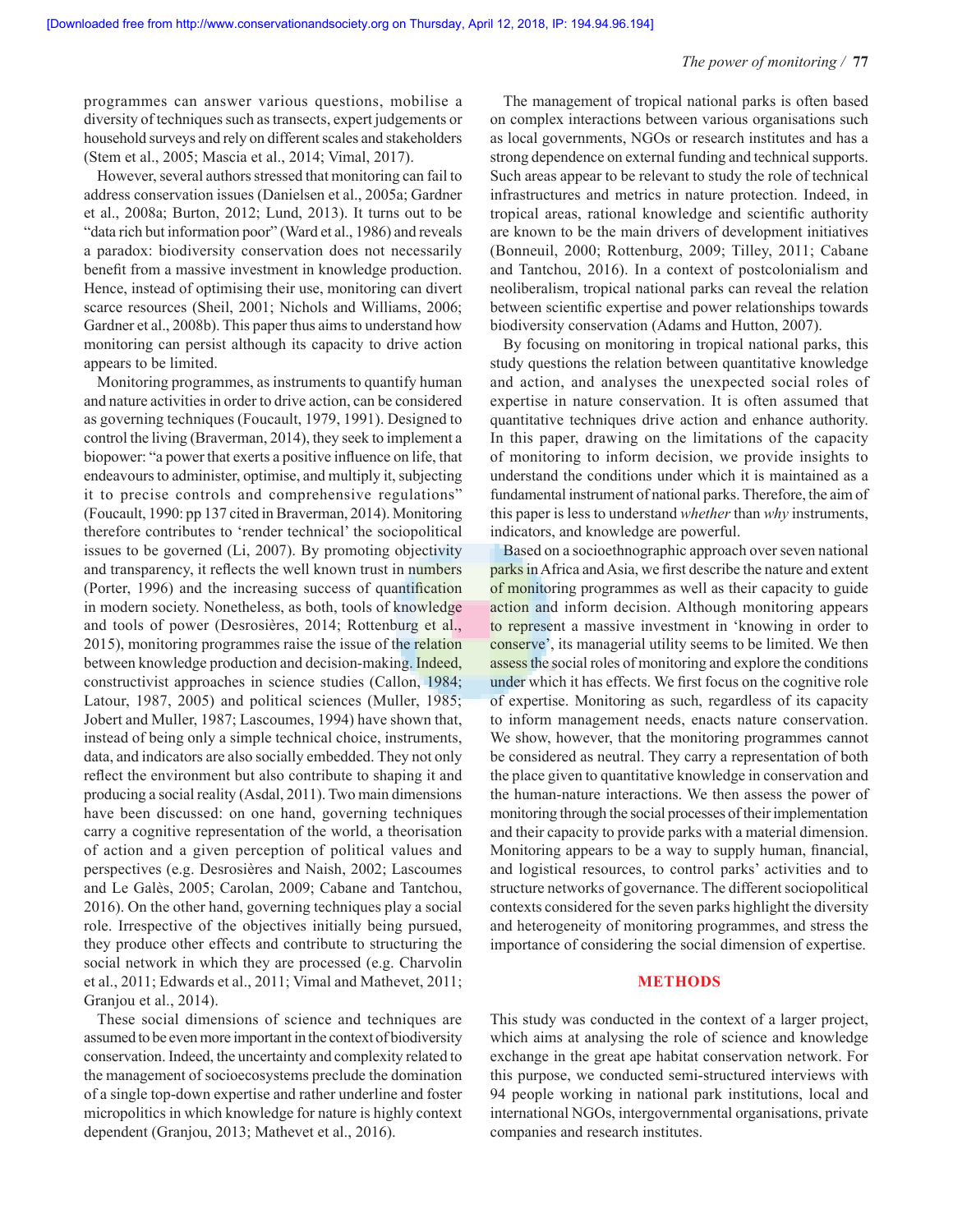This study specifically focused on seven tropical national parks in Ivory Coast, Cameroon, Republic of Congo, Democratic Republic of Congo, Uganda and Indonesia (Figure 1).

Those parks were chosen according to a compromise between variability of management scheme, geopolitical context and similarity in terms of ecological and social issues, main threats on habitats and wildlife (Table 1).

All seven parks were visited for an average of two weeks between 2014 and 2016. We conducted interviews with various staff members of the parks' authorities and their partners (mainly NGOs and research institutes) including rangers, heads of programmes, deputy directors and administrators. In addition to bilateral discussions, we consulted different types of documents (management plans, monthly and annual reports of the services, business plans, etc.), participated in field missions (law enforcement, wildlife survey, primate habituation, etc.) and observed meetings (weekly team meetings, annual partnership sessions, etc.).

Our study focused on scientific monitoring programmes involving data collection related to ecosystems and wildlife, illegal activities and local communities. We included different types of programmes involving data collection i) on a permanent or regular basis, ii) still running, iii) inside or around the park in a 20km buffer zone, iv) oriented towards management and/or research. We did not include programmes related to human resources and staff management, accountability, administration, logistics as well as public attendance.

Even though most of the programmes focus on local management, some of them also aim to produce knowledge for research or assessment of global environmental trends. This study, however, discusses the capacity of monitoring programmes to orient action locally as well as their unexpected roles.

All monitoring programmes conducted in the seven national parks are listed in Appendix 1 and classified as 'ecological monitoring', 'law enforcement monitoring' or 'community monitoring'. The list provides information on the aim of the programmes, the method used for data collection, the output



**Figure 1** *The surveyed national parks in Africa (A) and Asia (B)*

in term of analysis, the organisation in charge and its partners. In order to simplify the presentation, monitoring programmes conducted in the context of a single project or of a permanent site run by an organisation were merged in a single line. They often correspond to research activities. A summary of this list can be found in Table 2.

These tables represent only part of the detailed information collected during our field missions. They provide a semi-quantitative and visual support for our analysis.

#### **ARGUMENT**

Over the seven national parks, we identified 50 monitoring programmes including seven projects that involve several monitoring activities each. Although each park has its own specificities, trends can be identified regarding the nature and role of monitoring programmes (Table 2, Appendix 1). These programmes can be implemented for the entire park or on a specific area, target single or multiple issues and reveal the use of various techniques, methods, and scientific backgrounds.

Three main kinds of monitoring programmes can be identified: 'natural resource' oriented programmes (58%), 'community' oriented programmes (16%) and 'law enforcement' based programmes (26%). The two main approaches involving data collection for the entire area of the parks are wildlife surveys and law enforcement patrols. Most of the national parks conduct a general survey of the park in intervals of one (e.g. Taï) to five (e.g. Odzala-Kokoua) years. Exceptions are Virunga and Gunung Leuser and, to some extent, Bwindi. All the national parks collect data while patrolling and use the Spatial Monitoring And Reporting Tool (SMART, www. smartconservationsoftware.org), although with different intensity, to store, analyse, and report such data. Both programmes (wildlife survey and law enforcement monitoring) focus on the same information i.e. illegal activities and large mammals. However, wildlife surveys are based on a systematic inventory across transects and produce density estimations for flagship species such as great apes or elephants and relative density (number of occurrences) for other species and illegal activities (Appendix 1). The collection of data based on law enforcement patrols relies on a more opportunistic approach, driven by the intervention of rangers, their random tracking, capacity to identify species, and willingness to collect data. Many other monitoring programmes are conducted in the national parks through single species survey, great apes habituation programme, community livelihood assessment, etc. (Table 2).

The implementation of these monitoring programmes involve a number of different organisations (Table 1, Appendix 1). The partners of the parks, including local and international NGOs, as well as research institutions, are in charge of more than half (57%) of the monitoring programmes recorded in this study. They generally conduct programmes focusing mainly on natural resources or local communities in interaction with the related park's services (i.e. mainly 'research and monitoring' and 'community development' services). The managers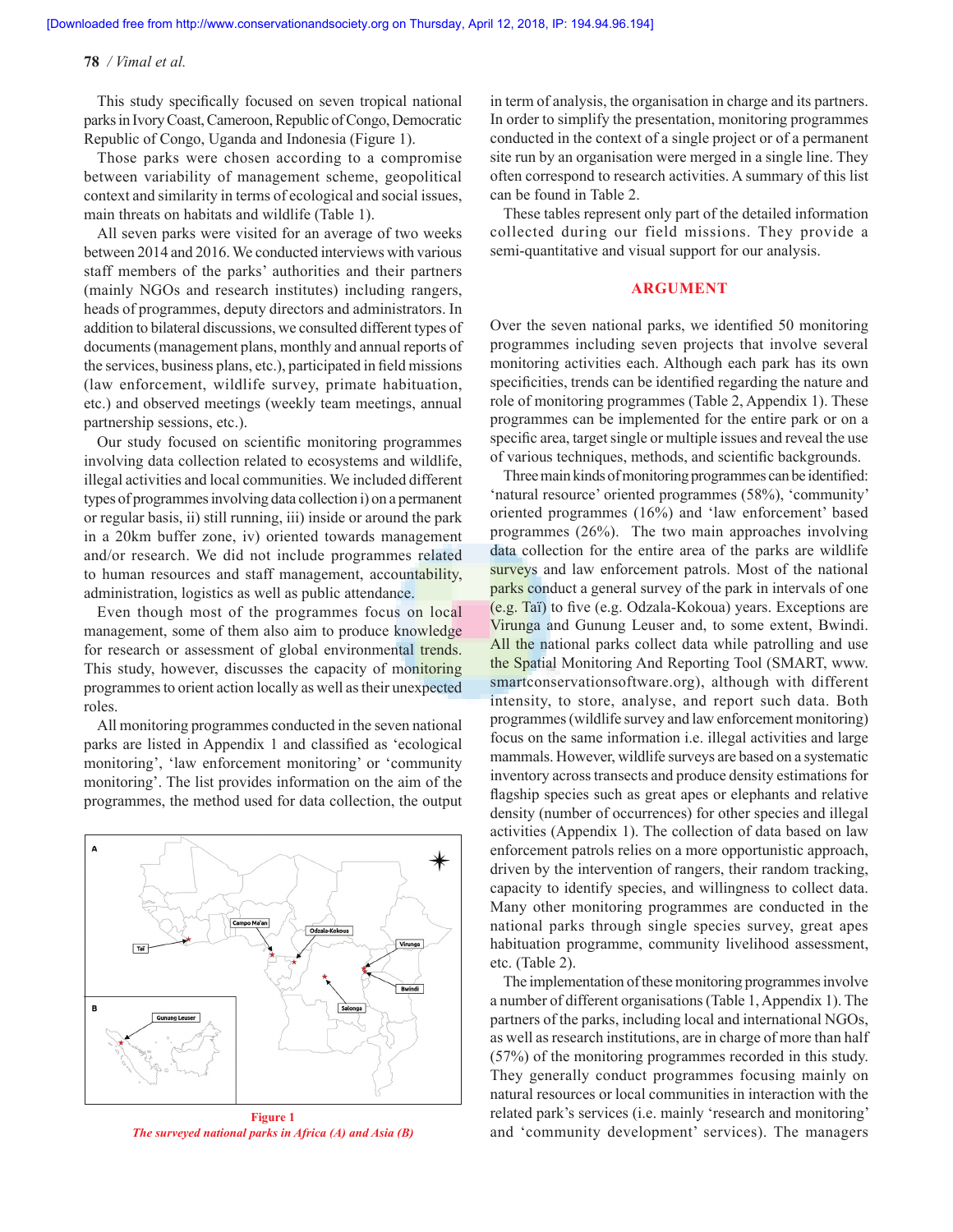|                           |                  |              |                                        | Management          |                          |
|---------------------------|------------------|--------------|----------------------------------------|---------------------|--------------------------|
| <b>Name</b>               | Year of creation | Area $(km2)$ | <b>Main threats</b>                    | scheme              | Main scientific partners |
| Taï (Ivory Coast)         | 1972             | 5300         | Agriculture, gold<br>washing, poaching | State (OIPR)        | WCF, MPI                 |
| Campo Ma'an (Cameroon)    | 2001             | 2604         | Industrial developments                | State (MINFOF) and  | WWF, AWF                 |
|                           |                  |              | (harbor, dam), poaching                | NGO (WWF)           |                          |
| Odzala Kokoua (Rep. of    | 2001             | 13546        | Commercial poaching,                   | Foundation (African | WCS, Univ. Rennes 1      |
| Congo)                    |                  |              | Ebola                                  | Parks)              |                          |
| Salonga (DRC)             | 1970             | 36000        | Commercial poaching                    | State (ICCN)        | WCS, MPI, WWF, ZSM       |
| Virunga (DRC)             | 1925             | 7800         | Agriculture, resources                 | Foundation (Virunga | WWF, WCS, IGCP, MPI      |
|                           |                  |              | extraction, poaching                   | foundation)         |                          |
| Bwindi (Uganda)           | 1991             | 331          | Agriculture, poaching                  | State (UWA)         | ITFC, MPI, IGCP          |
| Gunung Leuser (Indonesia) | 1980             | 7927         | Agriculture, palm oil                  | State (MEF)         | WCS, FKL, SOCP, OIC      |

**Table 1** *Main characteristics of the surveyed national parks*

#### **Table 2**

*Number of monitoring programmes implemented in the surveyed national parks. In 'Species presence, ecology, behaviour', 'Habituated species ecology, behaviour, health' and 'Community monitoring', we only included programmes that are not conducted in the context of a larger project (i.e. Ecological or Social monitoring site/project). Full information on programmes are presented in the Appendix 1*

|                             |                               |                | Campo |                |               |                |                | Gunung |
|-----------------------------|-------------------------------|----------------|-------|----------------|---------------|----------------|----------------|--------|
| <b>Monitoring programs</b>  | <b>Method</b>                 | Taï            | Ma'an | Odzala-Kokoua  | Salonga       | Virunga        | <b>Bwindi</b>  | Leuser |
| Wildlife survey             | Transect                      |                |       |                |               |                |                |        |
| Single species survey       | Transect                      | -              |       |                |               | 3              |                |        |
| Habituated species          | Tracking                      | $\overline{c}$ |       |                |               |                | $\mathfrak{D}$ |        |
| ecology, behaviour, health  |                               |                |       |                |               |                |                |        |
| Species presence, ecology,  | Camera trap, bai observation, |                |       | ◠              | $\mathcal{D}$ |                |                |        |
| behaviour                   | etc.                          |                |       |                |               |                |                |        |
| Community monitoring        | Interviews, focus group, etc. | ٠              |       |                |               | 3              | $\mathcal{E}$  |        |
| Law enforcement patrol      | Patrol                        |                |       |                |               |                |                |        |
| Other law enforcement       | Aerial survey, image          |                |       | $\overline{c}$ |               | $\mathfrak{D}$ |                |        |
|                             | analysis, others              |                |       |                |               |                |                |        |
| Ecological monitoring site/ | Tracking, transect, camera    |                |       |                | $\mathcal{D}$ |                |                |        |
| project                     | trap, etc                     |                |       |                |               |                |                |        |
| Social monitoring site/     | Interviews, focus group, etc. |                |       |                |               |                |                |        |
| project                     |                               |                |       |                |               |                |                |        |

themselves, usually governmental authorities, are in charge of law enforcement and, accordingly, of the related monitoring programmes. Nonetheless, NGOs generally provide financial and technical support to collect, compute and analyse data, produce maps with the SMART programme and drive their interpretation. Rangers for law enforcement are always hired by park authorities whereas other field workers can be hired by the parks or by their partners.

Beyond their potential contribution to research and/or to the assessment of global environmental trends, most of monitoring programmes recorded in the seven national parks clearly aim to guide conservation action locally. In tropical national parks, such guidance is oriented towards increasing security, empowering communities and developing tourism. Using monitoring to implement conservation actions involves different steps including data collection, analysis, results interpretation and communication. Assessing the capacity of monitoring programmes to inform decision for management remains a challenge (see for example Danielsen et al., 2005b) often mobilising value judgements. Are collected data, analysis and interpretation reliable? Is the potential of a programme fully exploited? Is monitoring a priority in comparison with other conservation action? What actions should monitoring programmes orient and in which time frame? Are the decisions based on the interpretation of monitoring results really implemented? And to which extent is the implementation of decisions correlated with structural reforming?

Our observations mainly suggest a lack of calibration. There is a gap between the quantity of data that is produced and used, as well as between the high precision of the analysis and the broad scale of their interpretation. For instance, wildlife surveys produce a number of indicators, often spatially displayed at a few square kilometer pixel level and for different taxonomic groups. Yet, most of the information used by managers relates to few general trends or estimations at larger scales. This becomes obvious with statements such as: *"We focus our attention mainly on the eastern zone. We know that there are some impacts. So in the future, we will send some patrols. That's a dissuasive presence because we know that animals are more present in this area" (Taï, Park agent, Interview, April 2015).*

While technical limitations have been widely discussed in the literature (MacKenzie and Vojta, 2005; Yoccoz et al., 2001), they are certainly not the most challenging issues for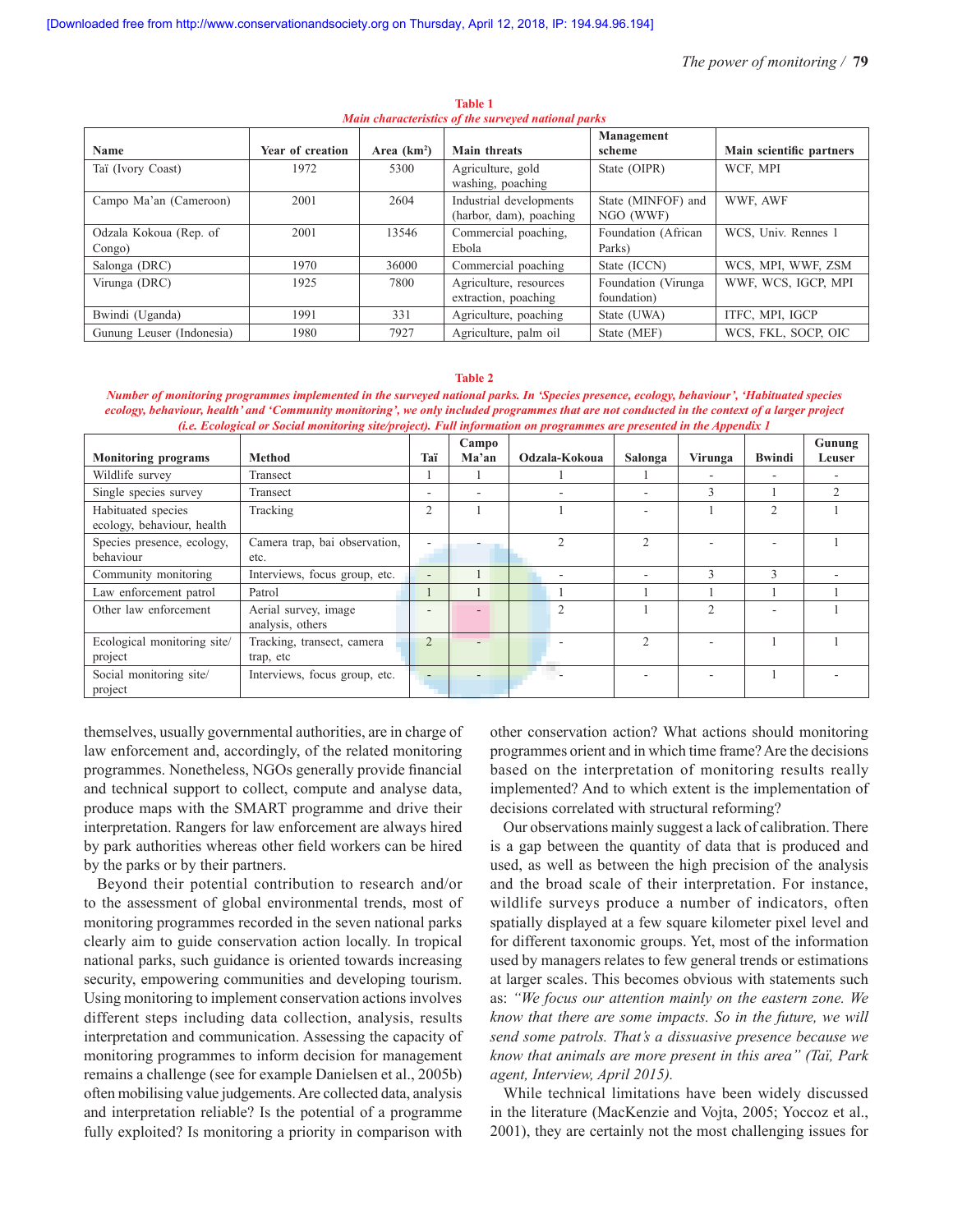monitoring to inform management. The parks seem to have difficulties in highlighting the interest of their monitoring programmes, to translate them in the daily management of their territory and to actually use them for decision-making (Danielsen et al., 2003). The following statements illustrate this difficulty of the parks to go beyond the collection of data and to properly use it to make informed decision.

*"All we're doing is recording a disturbance but we're not doing anything about it... We're making data, but we're not making change" (Gunung Leuser, NGO agent, Interview, February 2016).*

*"I think we do a lot but capitalise nothing. If you look in the computers here, we have so many realised studies but we never had a pause to understand to which extent, this or that survey was useful for (…). We don't really pay attention to how such studies could contribute to management efforts" (Campo Ma'an, NGO agent, Interview, April 2015).*

*"Large quantities of data is collected (...) and is just stored. Little effort is made to analyse and disseminate the results for decision-making" (Management plan 2014, Bwindi national park, pp 37).*

Our observations, however, suggest that monitoring programmes, irrespective of their capacity to provide guidance for management, can play other roles. In the following sections, we will show how monitoring can also be considered as a way to provide parks with an effective existence following both cognitive and material dimensions.

### **Monitoring programmes as Vectors of Representations and Values**

We argue that, regardless of its impact on management, monitoring activity as such is a way to promote nature conservation. Although some studies showed how quantification and statistics have provided support to prioritise action (e.g. Hunsmann, 2016; Pinaud, 2016), here, we stress that the effect of monitoring is not related to its capacity to guide action, but to the representations and values it conveys. This capacity of techniques and quantification to enact nature conservation has been previously described by Kristin Asdal (2008, 2011). Indeed, using instruments, collecting data, or producing indicators in order to direct nature protection first of all promotes conservation issues. For instance, it is clear that monitoring programmes on elephants or tigers, regardless of their usefulness to plan management, contribute to fuel enthusiasm in people for these charismatic species. Observing how new programmes and techniques have highlighted new spaces for biodiversity also reveals this causal relationship between monitoring and the emergence of conservation issues. For instance, the increasing performance of molecular technologies allows scientists to track each individual of the mountain gorilla population in Virunga and Bwindi, thus promoting new aspects of their conservation needs. Tools such as camera traps or participatory mapping have opened new spaces for observing nature, human and their interaction, thus contributing to their conservation. We would like to show, however, that this capacity of monitoring to enact conservation is not neutral. Rather, it contributes to shaping and legitimating given logics and forms of nature conservation.

#### *The Persistence of a Fortress Approach*

Monitoring produces numbers on both human activities (encroachments, snares, bullets, revenues, cropping area, fisheries, etc.) and wildlife (nest, faeces, peal, ivory, crop damages, presence of elephants, social behaviour of apes, etc.). It aims at providing reliable knowledge to increase security, empower and develop local communities and implement tourism. Hence, while all are targeting the same goal (i.e. protecting biodiversity), different monitoring programmes have different (non-exclusive) objectives and, accordingly, carry different representations of nature, humans and their interactions. Humans can be perceived as an entity to control (e.g. law enforcement monitoring in all parks) or to develop (e.g. fish stock assessments in the Virunga). Wildlife is the grail to protect (e.g. wildlife surveys in all parks), the source of conflicts (e.g. monitoring of wildlife damages on croplands in Campo Ma'an) or an income opportunity (e.g. mountain gorilla tracking in Bwindi). The data collected, the indicators produced and their associated goals show this constant duality in which human beings or wildlife play a role of either oppressor or oppressed.

The nature of monitoring programmes reveals preferences, choices, and priorities of park managers and their partners. Table 2 shows the frequency of the different monitoring programmes conducted in the seven national parks considered. There is a clear bias towards the collection of ecological and law enforcement data inside the parks in contrast to data collection focusing on the social context of parks and their surrounding areas (e.g. the use of resources, crop raiding, community livelihood and bushmeat trade). While 84% of monitoring programmes focus on illegal activities, wildlife and biodiversity issues, mainly inside the parks, only 16% focus on communities. Furthermore, there is a strong bias towards charismatic species, mainly mammals, and only few programmes focus on other biodiversity features such as vegetation, invertebrates or birds (Appendix 1). Overall, the extent and nature of monitoring programmes can be used as an indicator of the persistence of a "fortress approach" (Brockington, 2002; Adams et al., 2004) of nature protection in national parks: biodiversity conservation should mainly focus on what happens within the border of the area itself. Such bias towards the collection of data inside the parks can also reveal an emphasis on park security. Indeed we can easily assume that data on wildlife and illegal activities inside the parks are more often used to orient law enforcement patrols than to empower and support communities.

The fact that most of the 'community oriented programmes' are conducted in Bwindi and Virunga national parks (Table 2) is not a coincidence. Indeed, those parks face one of the highest human density in the tropics (Sanderson et al., 2002). More than anywhere else, the protection of these territories is highly dependent on the capacity of parks' authorities to control the activities of the communities around the park.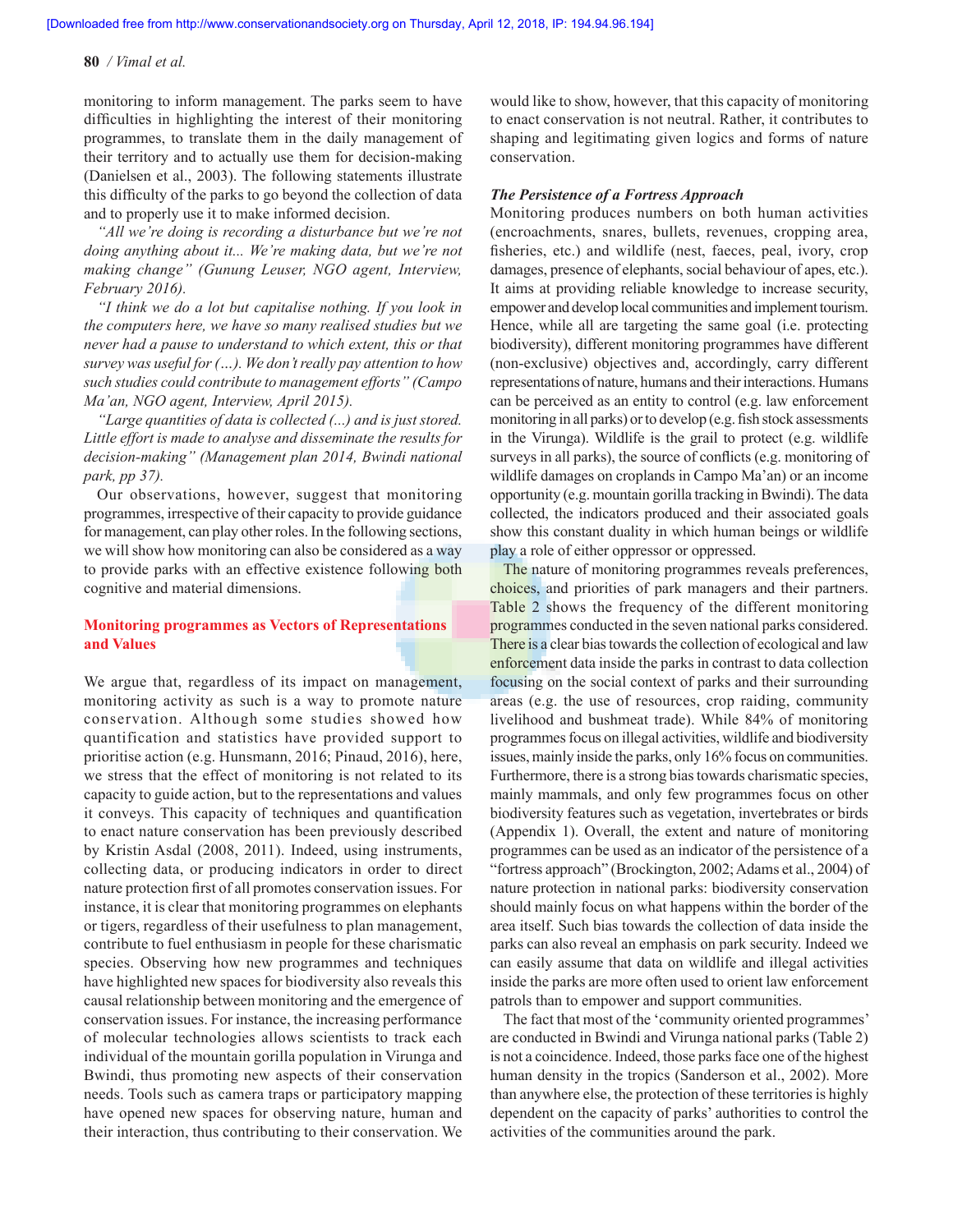#### *A Rationalist Approach*

Monitoring also reveals the predominant place given to technical and quantitative knowledge in natural resource management. The recent implementation of SMART in all the surveyed parks is a symbol of such domination. Indeed, SMART provided a standardised method to collect data during rangers' patrols on both illegal activities and wildlife. Hence, rangers could be considered as scientific assistants. Their mission is not only to protect the park but also to produce knowledge. Therefore, SMART illustrates how the implementation of new technologies may transform daily park activities by emphasising on the role of knowledge.

Overall, monitoring, apart from being oriented towards the collection of data inside the parks, largely relies on programmes with high scientific profile such as wildlife survey, species census, clearing observation or gorilla tracking. These programmes generally aim to produce knowledge on the long term, based on precise and rigorous protocol, and do not necessarily target specific conservation actions *a priori*. This emphasis on the use of knowledge for conservation can also be assessed throughout the technical details of monitoring programmes and the differences observed across the surveyed parks. For instance, in Taï, in comparison with other parks, the wildlife survey relies on a much more precise protocol, provides a larger panel of indicators, details more taxonomic groups and is conducted every year.

Furthermore, the fact that part of the monitoring programmes not only targets local management, but also simultaneously the production of research and/or the assessment of global environmental trends, is also an indicator of this highly quantified approach of nature conservation: single knowledge, necessarily standardised and scientifically rigorous, can be suitable for different purposes. For instance, in Bwindi, one NGO monitors wildlife via camera traps following the protocol of the Tropical Ecology Assessment and Monitoring Network. Although this network attempts "to generate real time data for monitoring long term trends" associated with global change (TEAM, www.teamnetwork.org), the park authority clearly presents it as an opportunity to drive local management. In contrast, only few programmes such as the monitoring of elephant killing via necklaces or park encroachments via aircraft can be considered to be 'target oriented'. Such approaches focus less on the production of data on the long run than on its direct use for intervention. The fact that these programmes were mainly found in Odzala-Kokoua and Virunga (Table 2) might be explained by the type of organisations managing the areas. Indeed, those parks are managed as 'Public-Private Partnership' (see Hatchwell, 2014) and monitoring activities are partially organised by private foundations that generally claim a more pragmatic approach to nature conservation.

#### **Monitoring as a Way to Materialise Parks**

In the first part of this paper, we showed the cognitive role of monitoring and its capacity to legitimate conservation. In the second part of this paper, we would like to focus more on processes and demonstrate how the implementation of monitoring suggests practical transformations at the level of the parks following three dimensions: it supplies resources, it is used to control parks' activities and it structures the governance of parks.

#### *Supplying Resources*

Monitoring is directly linked to the provision of human, financial and logistical resources. Indeed, its implementation automatically implies raising funds, recruiting people and equipping parks logistically. Such resources, whatever the capacity of monitoring programmes to orient management, are vectors of practical materialisation of the parks. This materialisation obviously has an impact on biodiversity conservation. For instance, monitoring activities automatically involve the circulation and presence of parks' agents within and around the borders of parks and thus limit poaching and other illegal activities. In Africa, it is well known that, around research stations where field assistants collect data on a daily basis, poaching often happens less, hence making wildlife richer (Tranquilli et al., 2012). In Gunung Leuser national park, a local NGO runs a restoration site and monitors changes in vegetation, birds and mammals permanently. Based on this programme, the NGO obtained engagement from the park authority to improve the protection of the site and now supports the park to collect data during patrols.

Furthermore, monitoring programmes in African and Asian national parks represent a considerable source of funding for the different organisations involved and ultimately a non-negligible income for local communities. In some places such as Mbomo, headquarters of Odzala-Kokoua national park, the main source of revenue in the village is provided by the park through salary of the rangers or field assistants. The dependence is such that it can even lead to situations where programmes are not implemented for their potential contribution to management but rather for the opportunity they represent in terms of bringing funds to the park (Sheil, 2001; Garcia and Lescuyer, 2008).

*"When [such organisation] is coming, we don't know for which purpose it is. Since they have come, I did not have any access to their data. We conduct this activity because they give a bit of money" (Campo Ma'an, NGO agent, Interview, April 2015).* This role of monitoring can also follow more indirect ways in which funding opportunities appear as a consequence of an already run programme. The Taï national park authority was recognised and is legitimate at the international level by UNESCO because of its wildlife monitoring programme which is much more developed than in the other considered parks. This acknowledgement may facilitate future funding prospect and can ultimately serve conservation.

## *Controlling People and Parks' Activities*

Evaluation is a major process of any bureaucratic system and generally takes place between different hierarchical levels of an administration and between organisations and their donors.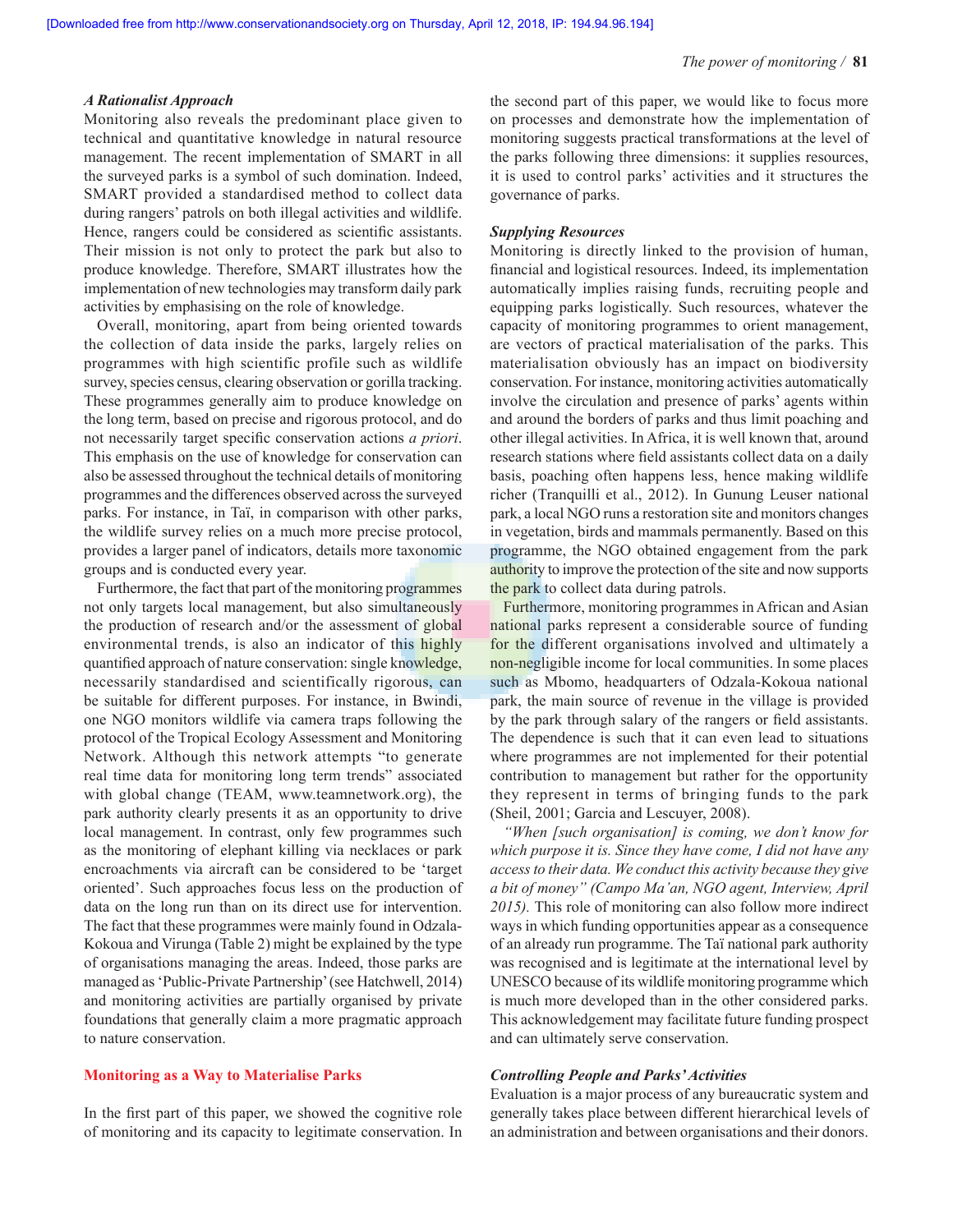Such an approach is particularly important in developing countries where different organisations are increasingly challenged to demonstrate accountability, relevance and performance (Mueller-Hirth, 2012). From this point of view, implementing a monitoring programme automatically involves assessing it via reporting. Nonetheless, our observations suggest that although monitoring is originally meant to govern local communities and wildlife, paradoxically, it can also be used as an instrument to control the people implementing it. At a local level, monitoring can be used to control the agents' work during their missions in the park. For instance, several interviewees claimed that the implementation of the SMART programme has been fruitful to ensure that during their missions, rangers were actively looking for signs of illegal activities rather than "sitting all day long in the forest". This use of monitoring as a tool for evaluation and control can also be observed at broader levels of parks' organisation. In Taï, the heads of the seven 'districts' of the park provide a report every month to justify their activities. These reports are partly based on geolocalised observations (GPS coordinates) of illegal activities or patrimonial species, collected by field teams.

Irrespective of its usefulness to guide management decisions, monitoring is a strategic resource towards more efficient presence in the park and can ultimately increase conservation outputs. It is remarkable, however, that here the purpose is to assess the efficiency of a programme which itself aims to assess the efficiency of the park. In this 'monitoring monitoring' approach, data and analysis conducted are logical outputs to be reported. Donors usually want to see numbers and, for instance, like to have precise estimates of wildlife abundance. Nonetheless, there is a risk of confusion between 'performance measurement' which aims at monitoring project progress and 'impact evaluation' which assesses the changes induced by conservation actions (Mascia et al., 2014). The following intervention reveals this ambiguity: *"If there is trouble, at the end of the day, the patrols contact us directly, whereas with SMART, we need to wait one month before having encoded data. Here, we use SMART as a tool to report" (Virunga, Park agent, Interview, November 2015)*. Ultimately, reporting can become the final aim of a monitoring programme instead of its ability to drive conservation actions as suggested by this interviewee: *"They don't do anything with it [the monitoring programme]; they use the data to justify the funds" (Campo Ma'an, Park agent, Interview, April 2015).* The preoccupation of the agent is to have something to show in his report regardless of its usefulness for management and its capacity to impact conservation on the ground.

#### *Structuring Networks and Governance*

The implementation of monitoring, independent of its usefulness in management, helps to structure the social relationship network, distribute responsibilities and organise parks' governance. In the parks that we studied, monitoring appears as a means to connect different stakeholders across different dimensions (e.g. between public and private organisations, research and management, local and global issues, etc.). The capacity of environmental expertise to shape social relationship has also been studied in other contexts. For instance, Mauz et al. (2012) showed how platforms for long term socioecological research provided different partners involved with an opportunity to collaborate and learn from each other. More importantly, monitoring programmes contribute in building parks' administration and governance. Many studies have already shown how quantification and statistics are vectors of a neoliberal approach of government based on performance (Rose, 1991; Rottenburg et al., 2015). It is important, however, to understand that the structuring effect of such metrics is not necessarily based on their meaning and the results they provide, but primarily refers to the necessary conditions of their implementation. Again, the SMART programme is a good example to illustrate our argument. Indeed, SMART aims at providing support to organise law enforcement patrols via the collection of different kinds of data, running from stewardship (number of rangers, name, duration of stay, etc.) to geolocalised data on wildlife and human activities. Across all the parks we surveyed, SMART is promoted by international NGOs towards local governments. The implementation of this programme however calls for a given organisation: field teams, training sessions, centralisation and standardisation of the data, communication between hierarchical levels, etc. More than a tool to guide decision, SMART thus helps to establish a managerial governance of parks.

#### **CONCLUSION**

Despite the importance of protected areas' adaptive management, monitoring programmes are in general poorly evaluated from a social science perspective. Considering instruments, knowledge and techniques means "looking beyond the effects assumed by their leaders" (Cabane and Tantchou, 2016). It comes to understanding how quantification changes the way nature is governed, how it helps to administrate people, parks and wildlife, and how it distributes power and legitimacy. In this study we showed that, although its aptitude to guide management remains uncertain, monitoring is first of all a way to make parks exist following two dimensions: it shapes, enacts and legitimates nature conservation; and it contributes to materialise parks.

These implicit social roles of monitoring might explain why some programmes persist although they don't have a significant reforming impact. In this case, data can play a role even before being collected, analysed or interpreted. The dominant role of quantitative knowledge and techniques in environmental decision can be considered as paradigmatic. Our study highlights new dimensions of the relation between information and action beyond the commonly expected "path from truth to power" (Haas, 2004). It, therefore, questions the mechanisms under which such paradigm can be maintained (Kuhn, 2012). The legitimacy of an instrument is not necessarily related to its capacity to inform action but can be based on its indirect, strategic, and more or less conscious roles. This observation does not preclude an impact on conservation issues (also see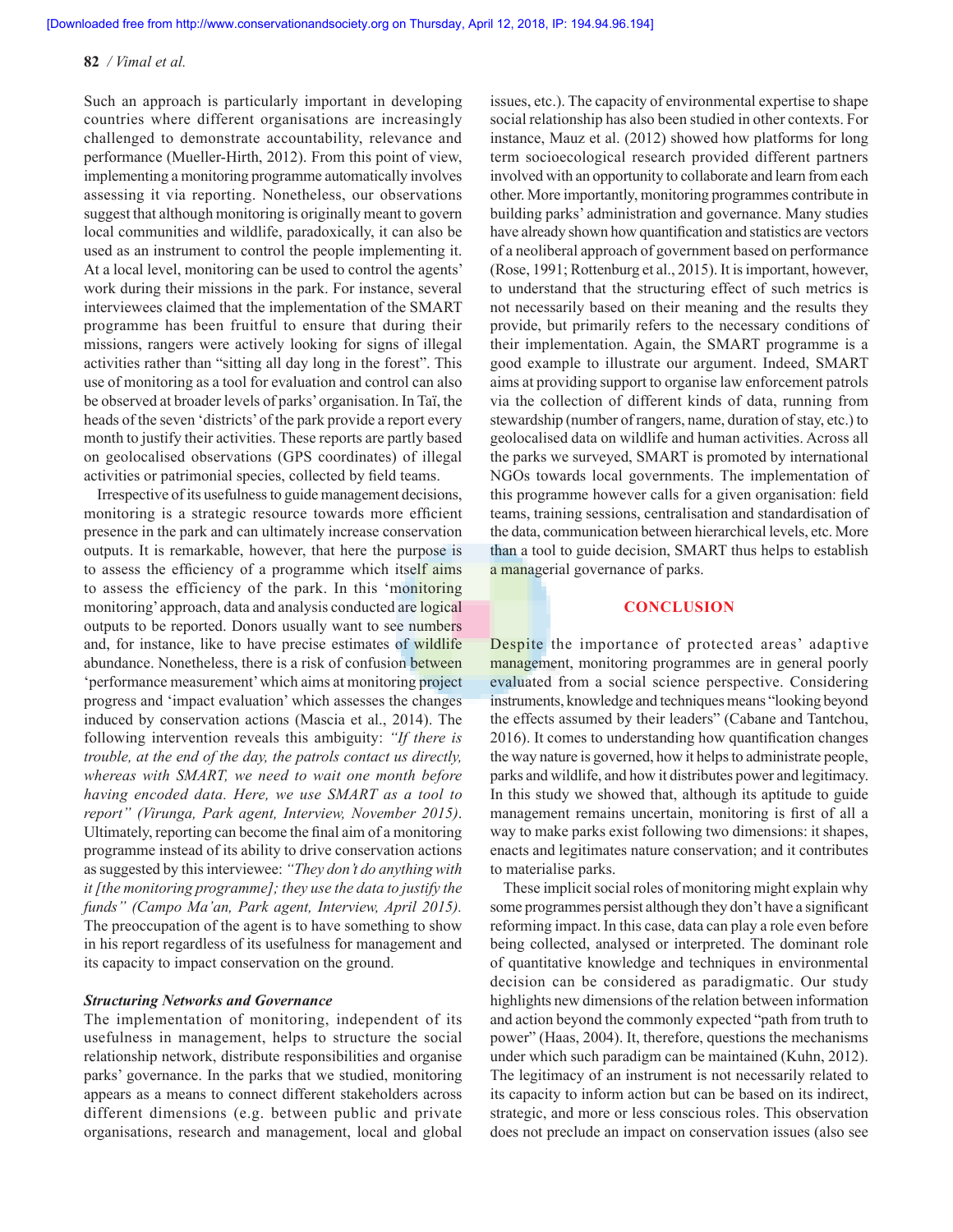Asdal, 2011). In each of the related cases, monitoring can act as an intermediary (Vinck et al., 1996; Vimal and Mathevet, 2011) towards increasing nature protection. However, such mechanisms stress the need to consider expertise as socially embedded, reveal its subjectivity, highlight its strategic use and the power relationships it conveys, and raise the issue of the performance of parks.

In the first part of this paper, we showed that data, numbers, indicators contribute to shape categories among knowledge, nature, humans and to organise their interactions. Monitoring programmes are not uniform. Their ethnography across different national parks revealed a diversity of approaches. Therefore, rather than being objective, the implementation of monitoring programmes relies on a selective body of knowledge (Grundmann and Stehr, 2012). These choices might be guided by various factors such as geophysical context, management structure, historical partnerships or sociopolitical constraints. They mainly refer to two dimensions of what should be understood as a strategy for nature protection. First, monitoring programmes carry a representation of the relation to quantitative knowledge and its use towards the construction of action. Rather than being pragmatically oriented towards daily management, our case studies showed that the majority of monitoring programmes refers to long term projects, often curiosity driven and following scientific standards. Second, different monitoring programmes carry different representations of nature, humans and their interactions. Monitoring reveals some choices regarding *what* should be measured and *for which* purpose. Monitoring in tropical national parks mainly provides information on charismatic species and illegal activities inside the park rather than on human activities outside the park. Monitoring, therefore, contributes to the decision of what should we "make live and let die" (Foucault, 1997). Furthermore, it carries a duality between humans, as active proponents of attacks, and wildlife as victim, rather than a convergence of common interests. In such an approach, although data has a 'liberating' effect (Desrosières, 2014) for nature, it is mainly a means of control and policing for human populations.

In the second part of this paper, we showed the capacity of monitoring programmes to materialise parks through the provision of financial, logistical and human resources, the control of the parks activities, and the shaping of social relationships and parks governance. Therefore, regardless of the capacity of monitoring to inform management needs, the processes of its implementation primarily provide potential benefits. We showed, however, that these 'side effects' can turn out to be counter productive. Monitoring programmes can be implemented without any expectations regarding management orientation but only for the opportunity they represent in terms of attracting funds, controlling agents' work, or ensuring human presence in the park. Although monitoring theoretically pretends to increase performance, these observations question its cost effectiveness (Vimal, 2017). For instance, an incremental capacity to get funds via monitoring independently of its management impact does not necessarily fit with the urgent need for an efficient and reliable use of scarce resources. Furthermore, the capacity of monitoring to organise parks' administration and structure social networks questions both the power relationships and the political perspective of the parks' governance it underpins. The main issue at stake is the independence of the local authorities and their capacity to conduct their own expertise. Paradoxically, although the implementation of monitoring programmes implies capacity building and affords some level of independence to the governments in charge of law enforcement, it also imposes a given model of performance and creates a permanent dependence towards the technical skills held by expert NGOs (also see Bryant, 2002).

Our study questions the domination of quantitative knowledge in nature conservation and stresses the need to review the conditions under which a policy relevant conservation science can be implemented. Where exactly is the innovation and what are the conditions of its success? The different case studies in this paper illustrate how monitoring is both a social and scientific challenge towards the goals of biodiversity conservation (Vimal et al., 2012, 2013; Vimal, 2017). Framing conservation policies, based on a simplistic model of knowledge transfer, fails to consider the importance of the social dimension not only as a factor of success, but also as an output of the process of expertise, as success in itself.

#### **ACKNOWLEDGMENT**

This project was funded by the Robert Bosch Foundation and supported by the German Centre for Integrative Biodiversity (iDiv) and the Max Planck Institute for Evolutionary Anthropology. We are particularly grateful to all the staff of the national parks and their partners for their contribution and willingness to participate in the interviews. We would like to thank all governments, local and national authorities of Ivory Coast, Cameroon, Republic of Congo, Democratic Republic of Congo, Uganda and Indonesia. Thanks to Isabelle Arpin, Maria Voigt and Myriam Suchet for their help and advice on the first drafts of the manuscript.

#### **REFERENCES**

- Adams, W. M., R. Aveling, D. Brockington, B. Dickson, J. Elliott, J. Hutton, D. Roe et al, 2004. Biodiversity conservation and the eradication of poverty. *Science* 306:1146–1149.
- Adams, W. M., and J. Hutton. 2007. People, parks and poverty: political ecology and biodiversity conservation. *Conservation and Society* 5(2):147.
- Asdal, K. 2008. Enacting things through numbers: taking nature into account/ing. *Environmental Economic Geography* 39(1):123–132. doi: 10.1016/j.geoforum.2006.11.004.
- Asdal, K. 2011. The office: the weakness of numbers and the production of non-authority. *Accounting, Organizations and Society* 36(1):1–9. doi: 10.1016/j.aos.2011.01.001.
- Bonneuil, C. 2000. Development as experiment: science and state building in late colonial and postcolonial Africa, 1930-1970. *Osiris* 15:258–281.
- Braverman, I. 2014. Governing the wild: databases, algorithms, and population models as biopolitics. *Surveillance & Society* 12(1):15–37.
- Brockington, D. 2002. *Fortress conservation: the preservation of the Mkomazi Game Reserve, Tanzania*. Oxford: James Currey Publishers.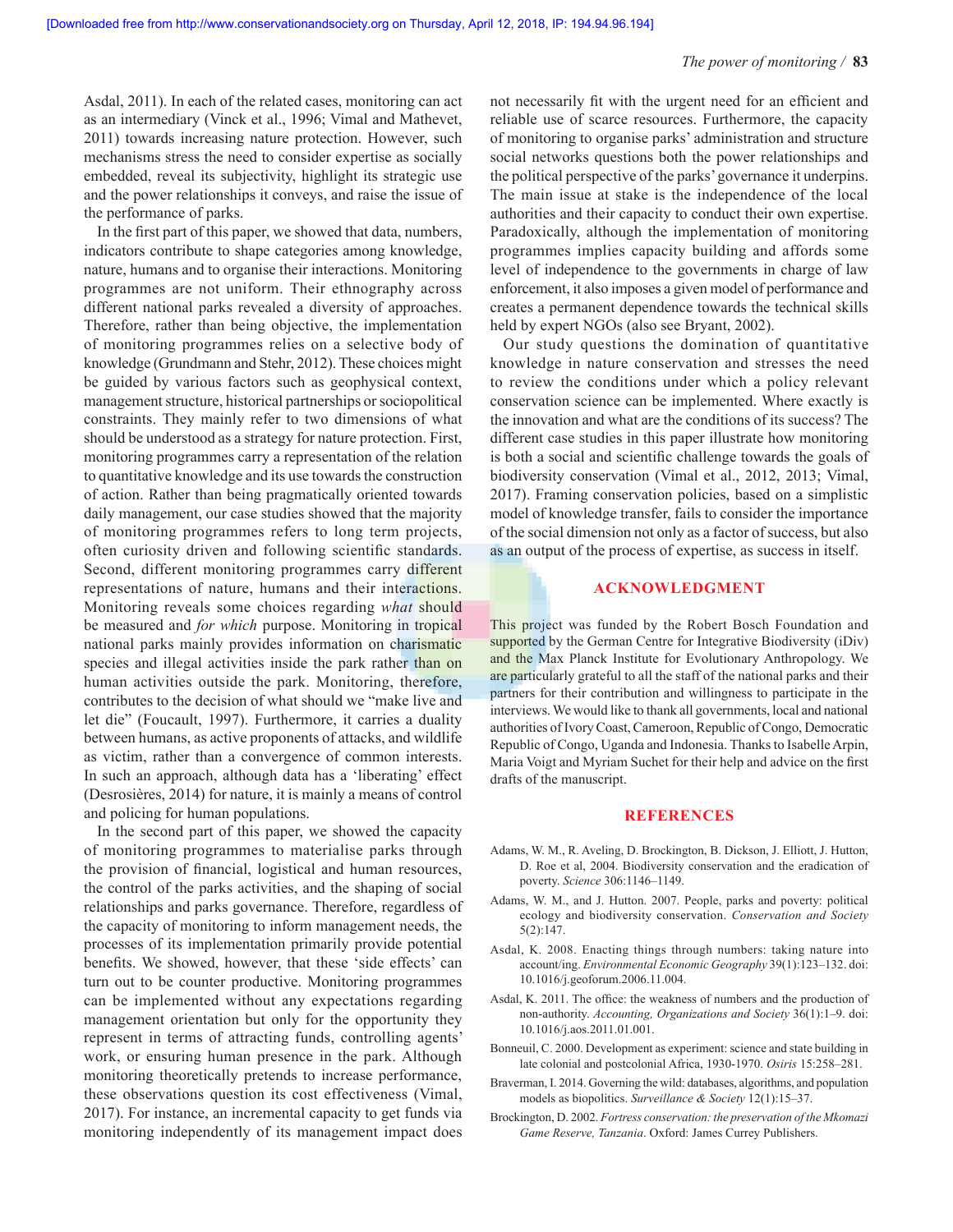- Bryant, R. L. 2002. Non-governmental organizations and governmentality: 'consuming' biodiversity and indigenous people in the Philippines. *Political Studies* 50(2):268–292. doi: 10.1111/1467-9248.00370.
- Burton, A. C. 2012. Critical evaluation of a long-term, locally-based wildlife monitoring programme in West Africa. *Biodiversity and Conservation*  21(12):3079–3094. doi: 10.1007/s10531-012-0355-6.
- Cabane, L., and J. Tantchou. 2016. Measurement instruments and policies in Africa. *Revue d'anthropologie des connaissances* 10(2):a-p.
- Callon, M. 1984. Some elements of a sociology of translation: domestication of the scallops and the fishermen of St Brieuc Bay. *The Sociological Review* 32:196–233. doi: 10.1111/j.1467-954X.1984.tb00113.x.
- Carolan, M. S. 2009. "This is not a biodiversity hotspot": the power of maps and other images in the environmental sciences. *Society & Natural Resources* 22(3):278–286. doi: 10.1080/08941920801961040.
- Charvolin, F., R. Mathevet, and R. Vimal. 2011. La Trame verte et bleue et son public. *Quaderni. Communication, technologies, pouvoir* 76:67–78. doi: 10.4000/quaderni.141.
- Danielsen, F., A. E. Jensen, P. A. Alviola, D. S. Balete, M. Mendoza, A. Tagtag, C. Custodio et al, 2005a. Does monitoring matter? A quantitative assessment of management decisions from locally-based monitoring of protected areas. *Biodiversity & Conservation* 14(11):2633–2652. doi: 10.1007/s10531-005-8392-z.
- Danielsen, F., M. M. Mendoza, P. Alviola, D. S. Balete, M. Enghoff, M. K. Poulsen, and A. E. Jensen. 2003. Biodiversity monitoring in developing countries: what are we trying to achieve? *Oryx* 37(04):407–409. doi: 10.1017/S0030605303000735.
- Desrosières, A. 2014. *Prouver et gouverner: Une analyse politique des statistiques publiques*. Paris: La Découverte.
- Desrosières, A., and C. Naish. 2002. *The politics of large numbers: a history of statistical reasoning*. Harvard University Press.
- Edwards, P. N., M. S. Mayernik, A. L. Batcheller, G. C. Bowker, and C. L. Borgman. 2011. Science friction: data, metadata, and collaboration. *Social Studies of Science* 41(5):667–690. doi: 10.1177/0306312711413314.
- Foucault, M. 1979. Discipline and punish: the birth of the prison. New York: Vintage.
- Foucault, M. 1990. *The History of sexuality: an introduction*. Broadway: Knopf Doubleday Publishing Group.
- Foucault, M. 1991. Governmentality. In: The Foucault effect: studies in governmentality. (eds. Burchell, G., C. Gordon and P. Miller. Chicago: University of Chicago Press.
- Foucault, M. 1997. *Il faut défendre la société : Cours au Collège de France*. Paris: Seuil.
- Garcia, C. A., and G. Lescuyer. 2008. Monitoring, indicators and community based forest management in the tropics: pretexts or red herrings? *Biodiversity and Conservation* 17(6):1303–1317. doi: 10.1007/s10531-008-9347-y.
- Gardner, T. A., J. Barlow, I. S. Araujo, T. C. Ávila-Pires, A. B. Bonaldo, J. E. Costa, M. C. Esposito et al, 2008a. The cost-effectiveness of biodiversity surveys in tropical forests. *Ecology Letters* 11(2):139–150. doi: 10.1111/j.1461-0248.2007.01133.x.
- Granjou, C. 2013. *Micropolitiques de la biodiversité : Experts et professionnels de la nature*. Bruxelles: Peter Lang.
- Granjou, C., I. Mauz, M. Barbier, and P. Breucker. 2014. Making taxonomy environmentally relevant. Insights from an All Taxa Biodiversity Inventory. *Environmental Science & Policy* 38:254–262. doi: 10.1016/j. envsci.2014.01.004.
- Granjou, C., I. Mauz, and A. Cosson. 2010. Le recours aux savoirs dans l'action publique environnementale: un foisonnement expérimental. *Sciences de la Société* 79:115–129.
- Grundmann, R., and N. Stehr. 2012. *The power of scientific knowledge: from research to public policy*. Cambridge: Cambridge University Press.
- Haas, P. 2004. When does power listen to truth? A constructivist approach to the policy process. *Journal of European Public Policy* 11(4):569–592.

doi: 10.1080/1350176042000248034.

- Hatchwell, M. 2014. Public–private partnerships as a management option for protected areas. *Animal Conservation* 17(1):3–4. doi: 10.1111/acv.12098.
- Hunsmann, M. 2016. Le « plaidoyer fondé sur des preuves » dans l'action sanitaire internationale. *Revue d'anthropologie des connaissances* 10(2):219–243.
- Jobert, B., and P. Muller. 1987. *L'Etat en action. Politiques publiques et corporatismes*. Paris: PUF.
- Kuhn, T. S. 2012. *The structure of scientific revolutions: 50th anniversary edition*. Chicago: University of Chicago Press.
- Lascoumes, P. 1994. *L'éco-pouvoir, environnements et politiques*. Paris: La Découverte.
- Lascoumes, P., and P. Le Galès. 2005. *Gouverner par les instruments*. Paris: Presses de Sciences Po.
- Latour, B. 1987. *Science in Action: How to follow scientists and engineers through society*. Cambridge: Harvard University Press.
- Latour, B. 2005. *Reassembling the social An introduction to Actor-Network-Theory*. Oxford: Oxford University Press.
- Li, T. M. 2007. *The will to improve: governmentality, development, and the practice of politics*. Durham: Duke University Press.
- Lund, J. F. 2013. Towards a more balanced view on the potentials of locally-based monitoring. *Biodiversity and Conservation* 23(1):237–239. doi: 10.1007/ s10531-013-0596-z.
- MacKenzie, D. I., and Vojta. 2005. What are the issues with presence–absence data for wildlife managers? *Journal of Wildlife Management*  69(3):849–860. doi: 10.2193/0022-541X(2005)069[0849:WATIWP] 2.0.CO;2.
- Margoluis, R., and N. Salafsky. 1998. *Measures of success: designing, managing, and monitoring conservation and development Projects*. Washington: Island Press.
- Mascia, M. B., S. Pailler, M. L. Thieme, A. Rowe, M. C. Bottrill, F. Danielsen, J. Geldmann, R. Naidoo, A. S. Pullin, and N. D. Burgess. 2014. Commonalities and complementarities among approaches to conservation monitoring and evaluation. *Biological Conservation* 169:258–267. doi: 10.1016/j.biocon.2013.11.017.
- Mathevet R., A. Mauchamp. 2005. Evidence-based conservation: dealing with social issues. *Trends in Ecology and Evolution* 20(8): 422-423.
- Mathevet R**.,** J.D. Thompson, C. Folke, and F.S. Chapin III. 2016. Protected areas and their surrounding territory: social-ecological systems in the context of ecological solidarity. *Ecological Applications* 26(1): 5-16.
- Mauz, I., T. Peltola, C. Granjou, S. van Bommel, and A. Buijs. 2012. How scientific visions matter: insights from three long-term socioecological research (LTSER) platforms under construction in Europe. *Environmental Science & Policy* 19–20:90–99. doi: 10.1016/j. envsci.2012.02.005.
- Mueller-Hirth, N. 2012. If you don't count, you don't count: monitoring and evaluation in south African NGOs. *Development and Change*  43(3):649–670. doi: 10.1111/j.1467-7660.2012.01776.x.
- Muller, P. 1985. *Les politiques publiques*. Paris: PUF.
- Nichols, J. D., and B. K. Williams. 2006. Monitoring for conservation. *Trends in Ecology & Evolution* 21(12):668–673. doi: 10.1016/j. tree.2006.08.007.
- Pinaud, S. 2016. L'émergence d'un gouvernement humanitaire de la pauvreté nutritionnelle en Afrique de l'Ouest. *Revue d'anthropologie des connaissances* 10(2):147–170.
- Porter, T. M. 1996. *Trust in numbers: the pursuit of objectivity in science and public life*. Princeton: Princeton University Press.
- Pullin, A. S., and T. M. Knight. 2001. Effectiveness in conservation practice: pointers from medicine and public health. *Conservation Biology* 15(1):50–54. doi: 10.1111/j.1523-1739.2001.99499.x.
- Rose, N. 1991. Governing by numbers: figuring out democracy. *Accounting, Organizations and Society* 16(7):673–692. doi: 10.1016/0361-3682(91)90019-B.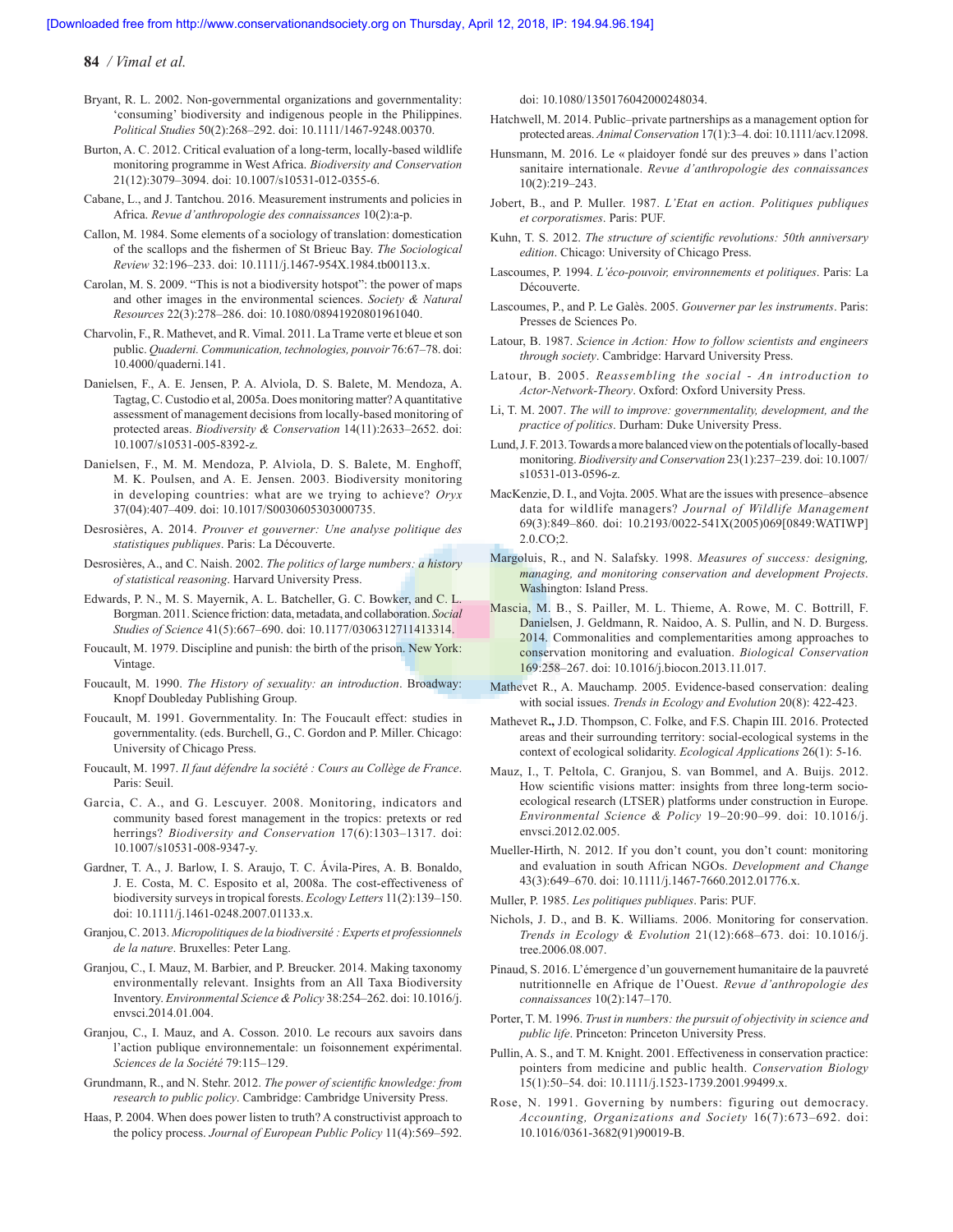#### *The power of monitoring /* **85**

- Rottenburg, R. 2009. Social and public experiments and new figurations of science and politics in postcolonial Africa. *Postcolonial Studies*  12(4):423–440. doi: 10.1080/13688790903350666.
- Rottenburg, R., S. E. Merry, S.-J. Park, and J. Mugler. 2015. *The world of indicators: the making of governmental knowledge through quantification*. Cambridge: Cambridge University Press.
- Sanderson, E. W., J. Malanding, M. A. Levy, K. H. Redford, A. V. Wannebo, and G. Woolmer. 2002. The human footprint and the last of the wild. *BioScience* 52:891–904.
- Sheil, D. 2001. Conservation and biodiversity monitoring in the tropics: realities, priorities, and distractions. *Conservation Biology* 15(4):1179–1182. doi: 10.1046/j.1523-1739.2001.0150041179.x.
- Stem, C., R. Margoluis, N. Salafsky, and M. Brown. 2005. Monitoring and evaluation in conservation: a review of trends and approaches. *Conservation Biology* 19(2):295–309. doi: 10.1111/j.1523-17 39.2005.00594.x.
- Sutherland, W. J., A. S. Pullin, P. M. Dolman, and T. M. Knight. 2004. The need for evidence-based conservation. *Trends in Ecology and Evolution*  19:305–308.
- Tilley, H. 2011. *Africa as a living laboratory: empire, development, and the problem of scientific knowledge, 1870-1950*. Chicago: University of Chicago Press.
- Tranquilli, S., M. Abedi-Lartey, F. Amsini, L. Arranz, A. Asamoah, O. Babafemi, N. Barakabuye et al, 2012. Lack of conservation effort

rapidly increases African great ape extinction risk. *Conservation Letters*  5(1):48–55. doi: 10.1111/j.1755-263X.2011.00211.x.

- Vimal, R. 2017. Monitoring for conservation in African tropical national parks: an agenda towards policy-relevant science. *Biological Conservation* 214:127–135. doi: 10.1016/j.biocon.2017.07.014.
- Vimal, R., and R. Mathevet. 2011. La carte et le territoire : le réseau écologique à l'épreuve de l'assemblée cartographique. *Cybergeo : European Journal of Geography*:572. doi: 10.4000/cybergeo.24841.
- Vimal, R., R. Mathevet, and L. Michel. 2013. Entre expertises et jeux d'acteurs : la trame verte et bleue du Grenelle de l'environnement. *Natures Sciences Sociétés* 20(4): 415–424.
- Vimal, R., R. Mathevet, and J.D. Thompson. 2012. The changing landscape of ecological networks. *Journal for Nature Conservation* 20(1): 49–55. doi: 10.1016/j.jnc.2011.08.001
- Vinck, D., A. Jeantet, and P. Laureillard. 1996. Objects and other intermediaries in the sociotechnical process of product design: an exploratory approach. *The role of design in the shaping of technology* 5:297–320.
- Ward, R. C., J. C. Loftis, and G. B. McBride. 1986. The "data-rich but information-poor" syndrome in water quality monitoring. *Environmental Management* 10(3):291–297. doi: 10.1007/BF01867251.
- Yoccoz, N. G., J. D. Nichols, and T. Boulinier. 2001. Monitoring of biological diversity in space and time. *Trends in Ecology and Evolution*  16(8):446–453. doi: 10.1016/S0169-5347(01)02205-4.



## **LIST OF ABBREVIATION**

WCS: Wildlife Conservation Society WWF: World Wild Fund ICCN: Institut pour la Conservation de la Nature OIPR: Office Ivoirien des Parcs et Réserves UWA: Uganda Wildlife Authority TEAM: Tropical Ecology Assessment and Monitoring AWF: African Wildlife Foundation SMART: Spatial Monitoring And Reporting Tool FKL: Forum Konservasi Leuser OIC: Orangutan Information Center SOCP: Sumatran Orangutan Conservation Project MPI: Max Planck Institute MIKE: Monitoring Illegal Killing of Elephants IGCP: International Gorilla Conservation Project MINFOF: Ministère des Forêts et de la Faune MEF: Ministry of Environment and Forestry DRC: Democratic Republic of Congo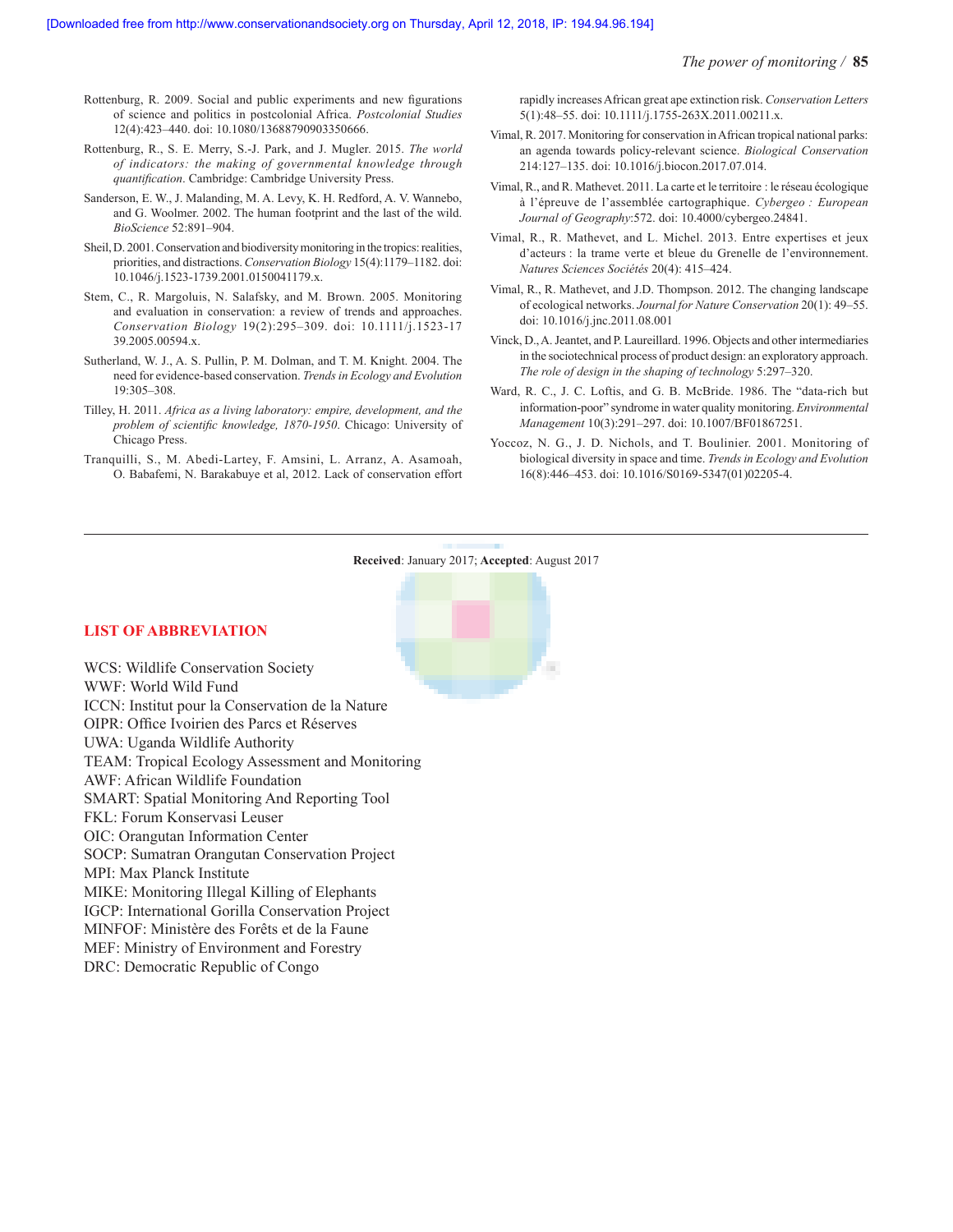|                             |                   |                                                        |                         |                   |                  |                                                                    | The different monitoring programmes over the seven national parks |                                                                                                                                                                                                       |                       |                                                  |
|-----------------------------|-------------------|--------------------------------------------------------|-------------------------|-------------------|------------------|--------------------------------------------------------------------|-------------------------------------------------------------------|-------------------------------------------------------------------------------------------------------------------------------------------------------------------------------------------------------|-----------------------|--------------------------------------------------|
|                             |                   |                                                        |                         |                   |                  | Collection                                                         | <b>Features of</b>                                                |                                                                                                                                                                                                       |                       | <b>Technical</b>                                 |
| <b>Type</b>                 | Park              | <b>Mission</b>                                         | Aim                     | Area              | Frequency        | method                                                             | interest                                                          | <b>Analysis</b>                                                                                                                                                                                       | Who                   | partners                                         |
| Law<br>enforcement          | Campo<br>Ma'an    | Law<br>enforcement<br>patrol                           | Management              | The whole<br>park | Permanent        | Patrol                                                             | Illegal<br>activities<br>and large<br>mammals                     | Identification<br>and<br>distribution                                                                                                                                                                 | <b>MINFOF</b>         | AWF and<br><b>WWF</b>                            |
| Law<br>enforcement          | Taï               | Law<br>enforcement<br>patrol                           | Management              | The whole<br>park | Permanent        | Patrol                                                             | Illegal<br>activities<br>and large<br>mammals                     | Identification<br>and<br>distribution                                                                                                                                                                 | <b>OIPR</b>           |                                                  |
| Law<br>enforcement          | Odzala-<br>Kokoua | Law<br>enforcement<br>patrol                           | Management              | The whole<br>park | Permanent        | Patrol                                                             | Illegal<br>activities<br>and large<br>mammals                     | Identification<br>and<br>distribution                                                                                                                                                                 | AP                    | <b>WCS</b>                                       |
| Law<br>enforcement          | Odzala-<br>Kokoua | Elephant<br>tracking                                   | Management              | The whole<br>park | Permanent        | Patrol                                                             | 7 elephants                                                       | Daily track<br>and position,<br>home range,<br>ecology                                                                                                                                                | AP                    |                                                  |
| Law<br>enforcement          | Odzala-<br>Kokoua | Elephant<br>killing                                    | Management              | The whole<br>park | Permanent        | Patrol                                                             | Ivory stock<br>and carcasses                                      | Quantity                                                                                                                                                                                              | AP                    | <b>MIKE-CITES</b>                                |
| Law<br>enforcement          | Salonga           | Law<br>enforcement<br>patrol                           | Management              | The whole<br>park | Permanent        | Patrol                                                             | Illegal<br>activities<br>and large<br>mammals                     | Identification<br>and<br>distribution                                                                                                                                                                 | <b>ICCN</b>           | WCS, WWF,<br>ZSM, MPI                            |
| Law<br>enforcement          | Salonga           | Elephant<br>killing                                    | Management              | The whole<br>park | Permanent        | Patrol                                                             | Ivory stock<br>and carcasses                                      | Quantity                                                                                                                                                                                              | <b>ICCN</b>           | <b>MIKE-CITES</b>                                |
| Law<br>enforcement          | Virunga           | Law<br>enforcement<br>patrol                           | Management              | The whole<br>park | Permanent Patrol |                                                                    | Illegal<br>activities<br>and large<br>mammals                     | Identification<br>and<br>distribution                                                                                                                                                                 | <b>ICCN</b>           | <b>WCS</b>                                       |
| Law<br>enforcement          | Virunga           | Elephant<br>tracking                                   | Management              | The whole<br>park | Permanent        | <b>GPS</b><br>necklace<br>tracking                                 | 15 elephants                                                      | Daily track<br>and position,<br>home range,<br>ecology                                                                                                                                                | Virunga<br>foundation |                                                  |
| Law<br>enforcement          | Virunga           | Invasion<br>of the park<br>(agriculture<br>and rebels) | Management              | The whole<br>park | Permanent        | Aircraft<br>survey<br>photography                                  | Illegal<br>logging,<br>encroachment<br>and rebels                 | Identification<br>and<br>distribution                                                                                                                                                                 | Virunga<br>foundation |                                                  |
| Law<br>enforcement          | <b>Bwindi</b>     | Law<br>enforcement<br>patrol                           | Management              | The whole<br>park | Permanent        | Patrol                                                             | Illegal<br>activities<br>and large<br>mammals                     | Identification<br>and<br>distribution                                                                                                                                                                 | <b>UWA</b>            |                                                  |
| Law<br>enforcement   Leuser | Gunung            | Law<br>enforcement<br>patrol                           | Management              | The whole<br>park | Permanent        | Patrol                                                             | Illegal<br>activities<br>and large<br>mammals                     | Identification<br>and<br>distribution                                                                                                                                                                 | <b>UWA</b>            | OIC, WCS,<br>FKL, LIC                            |
| Law<br>enforcement   Leuser | Gunung            | Invasion<br>of the park<br>(agriculture)               | Management              | The whole<br>park | Permanent        | Satellite<br>image<br>analysis,<br>drones<br>survey<br>photography | Illegal<br>logging,<br>encroachment                               | Identification<br>and<br>distribution                                                                                                                                                                 | SOCP,<br><b>FKL</b>   |                                                  |
| Ecological                  | Bwindi            | Mountain<br>gorilla census                             | Management/<br>Research | The whole<br>park | Every<br>5 years | Transect                                                           | Gorillas, large<br>mammals                                        | Parasitology,<br>genetic<br>identification,<br>density,<br>distribution<br>and family<br>structure of<br>gorillas; large<br>mammals and<br>illegal activities<br>relative density<br>and distribution | <b>IGCP</b>           | DFGFI,<br>Gorilla<br>doctors, MPI,<br>MGVP, ITFC |

**Appendix 1** *The different monitoring programmes over the seven national parks*

*Contd...*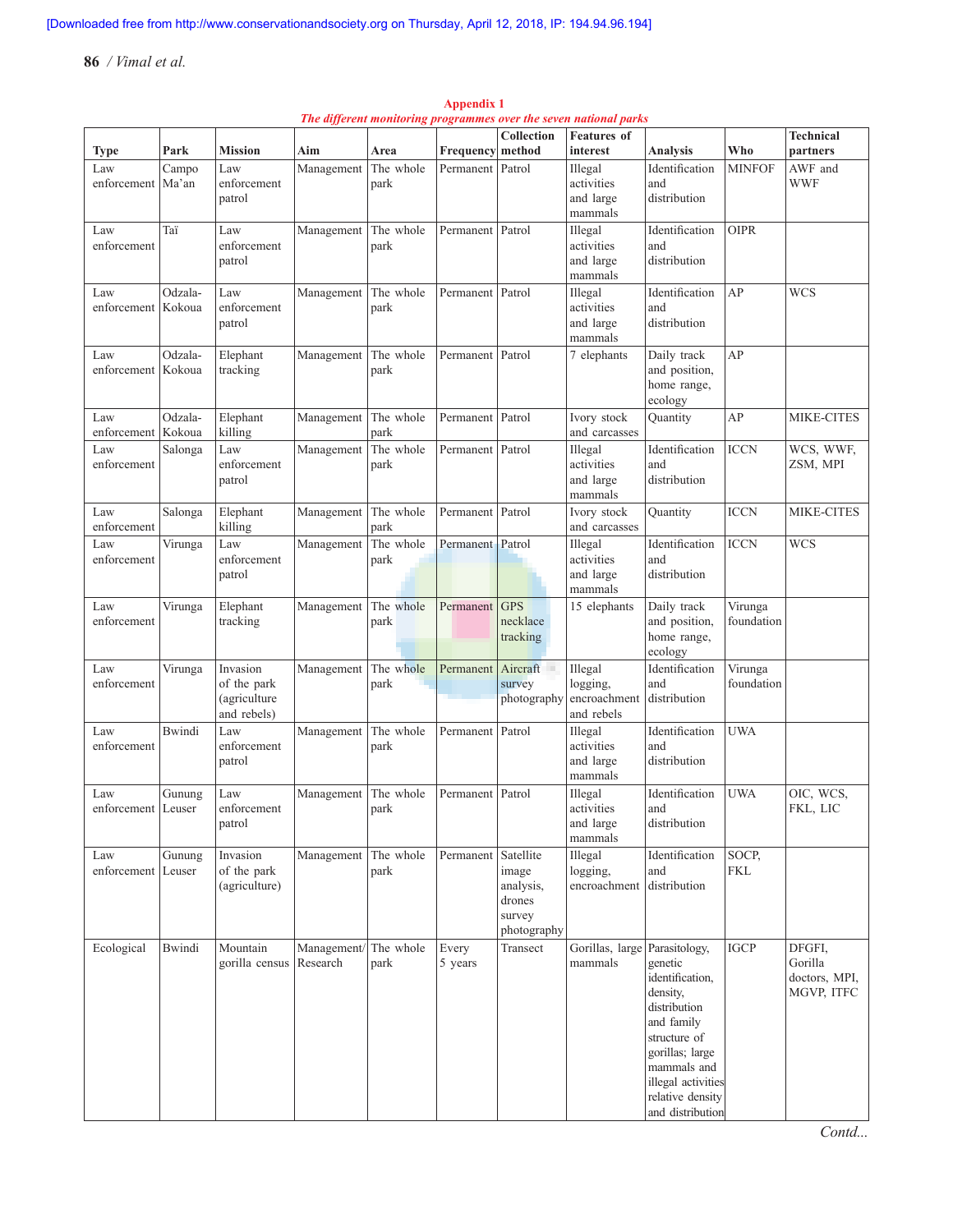| Contd       |                  |                                                  |                                              |                   |                    |                                                                 |                                                           |                                                                                                                                                                        |                     |                                                                                             |
|-------------|------------------|--------------------------------------------------|----------------------------------------------|-------------------|--------------------|-----------------------------------------------------------------|-----------------------------------------------------------|------------------------------------------------------------------------------------------------------------------------------------------------------------------------|---------------------|---------------------------------------------------------------------------------------------|
| <b>Type</b> | Park             | <b>Mission</b>                                   | Aim                                          |                   | Frequency          | Collection<br>method                                            | <b>Features</b> of<br>interest                            | <b>Analysis</b>                                                                                                                                                        | Who                 | <b>Technical</b><br>partners                                                                |
| Ecological  | <b>Bwindi</b>    | Habituated<br>mountain<br>gorillas<br>monitoring | Management                                   | Area<br>14 groups | Permanent Tracking |                                                                 | Gorillas                                                  | Vital domain,<br>number<br>and health<br>checking                                                                                                                      | <b>UWA</b>          | MGVP.<br>Gorilla<br>doctors                                                                 |
| Ecological  | <b>Bwindi</b>    | Global change<br>monitoring                      | Management/<br>Research                      | The whole<br>park | Permanent          | Camera trap,<br>vegetation<br>plots, climate climate<br>station | Vegetation,<br>wildlife.                                  | Distribution,<br>growth rate,<br>temporal<br>evolution                                                                                                                 | <b>ITFC</b>         | <b>TEAM</b>                                                                                 |
| Ecological  | <b>Bwindi</b>    | Habituated<br>mountain<br>gorilla<br>monitoring  | Management/ $\frac{3}{3}$ groups<br>Research |                   | Permanent          | Tracking                                                        | Gorillas                                                  | Vital domain.<br>nutrition.<br>behavior,<br>genetic,<br>parasitology,<br>social<br>structure,<br>ecology                                                               | <b>MPI</b>          | <b>ITFC</b>                                                                                 |
| Ecological  | Campo<br>Ma'an   | Wildlife<br>survey                               | Management                                   | The whole<br>park | Every<br>3 years   | Transect                                                        | large<br>mammals<br>and illegal<br>activities             | Great apes,<br>elephants.<br>duikers (3sp)<br>density and<br>distribution;<br>Other large<br>mammals and<br>illegal activities<br>relative density<br>and distribution | <b>WWF</b>          |                                                                                             |
| Ecological  | Campo<br>Ma'an   | Gorilla<br>habituation                           | Management                                   | $< 5\%$           | Permanent          | Tracking                                                        | Gorillas                                                  | Vital domain,<br>food                                                                                                                                                  | <b>WWF</b>          |                                                                                             |
| Ecological  | Gunung<br>Leuser | Restoration<br>sites<br>monitoring               | Management/<br>Research                      | $< 5\%$           | Permanent          | Transect,<br>camera<br>traps, plots<br>m                        | Planted tree<br>species, birds,<br>orangutans,<br>mammals | Vegetation<br>growth and<br>phenology;<br>Number of<br>birds species;<br>Species<br>recolonization;<br>Orangutan<br>behavior                                           | <b>OIC</b>          | University<br>of Nagoya,<br>University of<br>Liverpool                                      |
| Ecological  | Gunung<br>Leuser | Mammals<br>survey                                | Management                                   | < 10%             | Permanent          | Camera<br>traps                                                 | Rhinoceros<br>and other<br>mammals                        | Species<br>presence;<br>Rhinoceros<br>reproduction                                                                                                                     | <b>FKL</b>          |                                                                                             |
| Ecological  | Gunung<br>Leuser | Tigers survey                                    | Management                                   | < 10%             | Every<br>2 years   | Transect                                                        | Tigers<br>and other<br>mammals                            | Density,<br>distribution                                                                                                                                               | <b>WCS</b>          |                                                                                             |
| Ecological  | Gunung<br>Leuser | Orangutans<br>survey                             | Management/<br>Research                      | The whole<br>park | 2004 and<br>2013   | Transect                                                        | Orangutans                                                | Density,<br>distribution                                                                                                                                               | <b>SOCP</b>         | Liverpool<br>John Moores<br>University                                                      |
| Ecological  | Gunung<br>Leuser | Orangutan<br>monitoring                          | Research                                     | $< 10\%$          | Permanent Tracking |                                                                 | Orangutans                                                | Vital domain,<br>nutrition.<br>behavior,<br>social<br>structure,<br>ecology                                                                                            | SOCP,<br><b>FKL</b> | University<br>of Aceh.<br>University<br>of Zurik,<br>Liverpool<br>John Moores<br>University |
| Ecological  | Odzala<br>Kokoua | Clearing<br>monitoring                           | Tourism                                      | 1 clearing        | Permanent          | Observation<br>of the<br>clearing                               | Gorillas,<br>birds, large<br>mammals                      | Frequencies<br>of mammals<br>and birds;<br>Individual<br>identification<br>of gorillas,<br>ungulates,<br>elephants                                                     | AP                  | University of<br>Rennes 1                                                                   |

# **Appendix 1**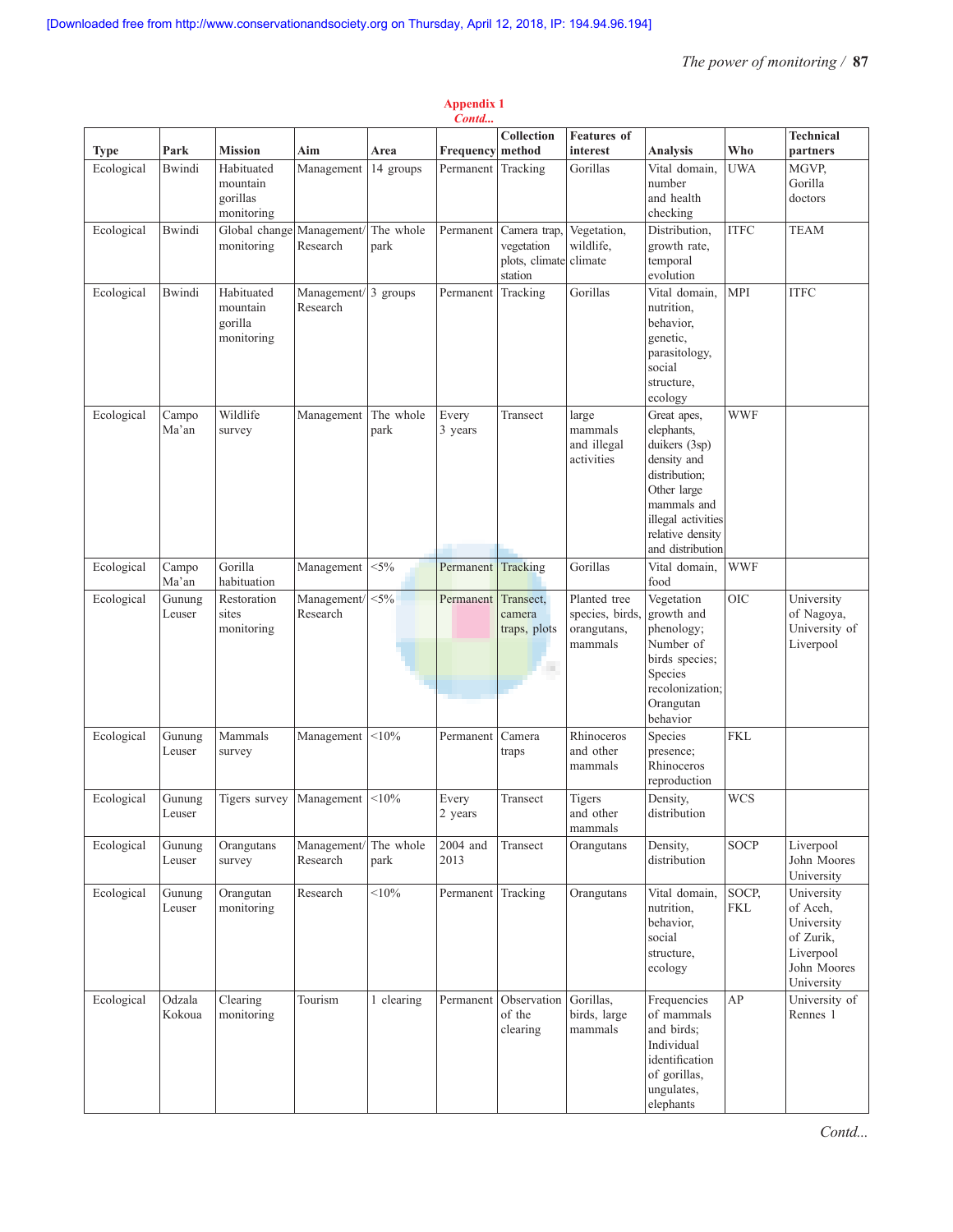#### **Type Park Mission Aim Area Frequency Collection method Features of interest Analysis Who Technical partners** Ecological Odzala Kokoua Gorilla habituation Tourism <5% Permanent Tracking Gorillas Vital domain, food AP University of Barcelona Ecological Odzala-Kokoua Wildlife survey Management The whole park Every 4 years Transect | large mammals and illegal activities Great apes, elephants density and distribution; Ungulates, illegal activities relative density and distribution WCS Ecological Odzala-Kokoua Gorillas/ Clearing monitoring Management/ 3 clearings Research permanently, 4 others Permanent Observation of the clearing Gorillas (+ birds, large mammals) Group composition, behavior, ecology, epidemiology, social and genetic structure, sympatric species University of Rennes 1 Ecological Salonga Wildlife survey Management The whole park 2004 and 2015 Transect | large mammals and illegal activities Great apes, elephants density and distribution; Ungulates, illegal activities relative density and distribution WCS, MPI, ZSM Ecological Salonga Elephant monitoring around a clearing Management 1 clearing Permanent Camera traps Elephants Presence WCS Ecological Salonga Carbon monitoring Research 3 parcels Permanent Vegetation plots 3 forest types Biomass and botanical composition  $WCS$  CTFS, University of Leeds Ecological Salonga Bonobo monitoring Research  $\vert$  1 sites; <5% Permanent Tracking, camera trap, transect Bonobos Vital domain, nutrition, behavior, genetic, parasitology, social structure, ecology MPI Ecological Salonga Ecological and law enforcement monitoring Management/ Research  $\langle 10\%$  2 times a year Transect (+ patrol) Bonobos, elephants, large mammals, vegetation, IA Distribution and temporal evolution of bonobos and elephants; Impact of law enforcement, data quality of patrols; Relation between wildlife and vegetation; genetic structure of bonobos; Ivory trade tracking ZSM | Kyoto University, Michigan State **University**

#### **Appendix 1** *Contd...*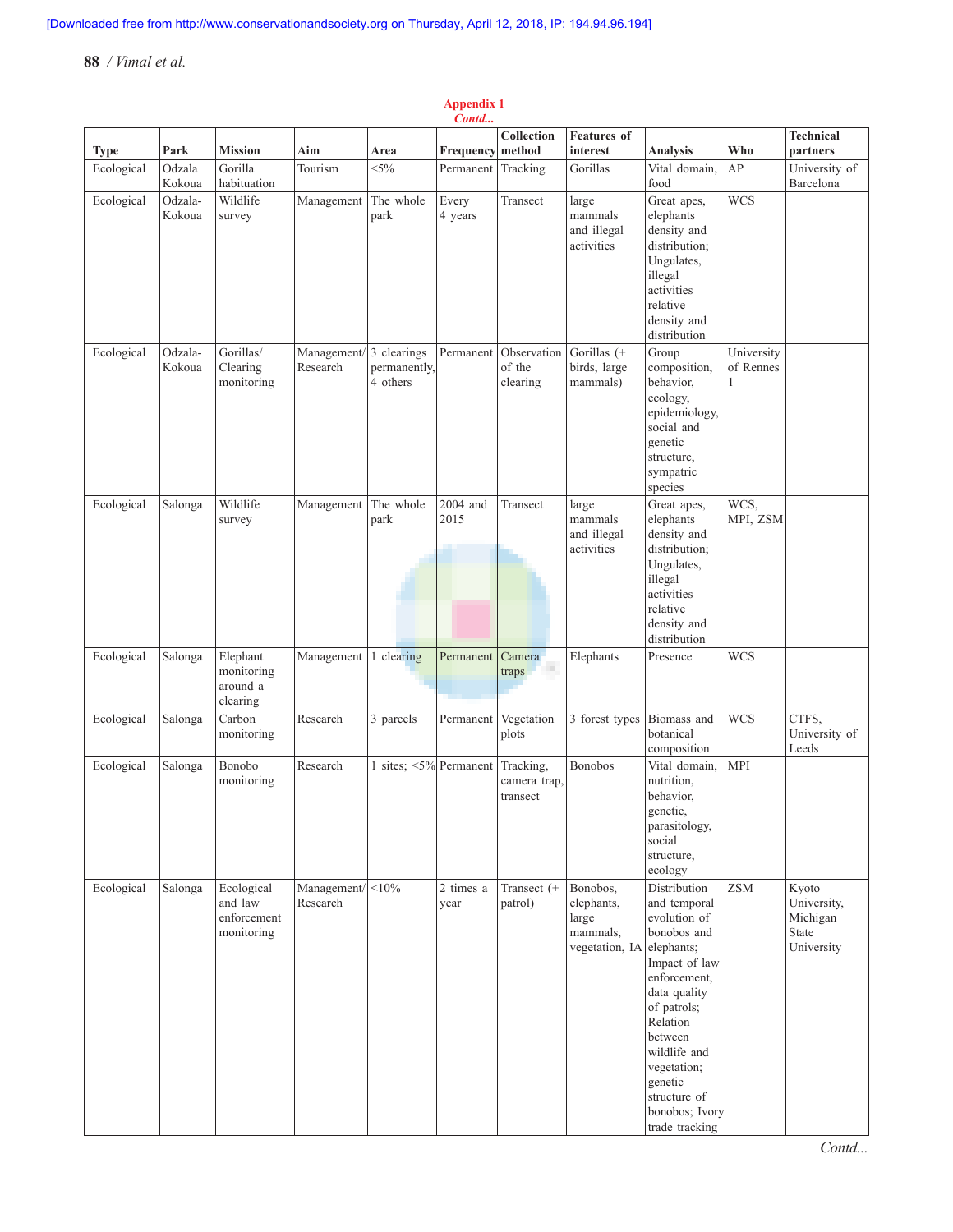|             | Contd   |                                                    |                         |                               |                     |                                            |                                                                  |                                                                                                                                                                                                             |                                       |                                                  |
|-------------|---------|----------------------------------------------------|-------------------------|-------------------------------|---------------------|--------------------------------------------|------------------------------------------------------------------|-------------------------------------------------------------------------------------------------------------------------------------------------------------------------------------------------------------|---------------------------------------|--------------------------------------------------|
| <b>Type</b> | Park    | <b>Mission</b>                                     | Aim                     | Area                          | Frequency           | Collection<br>method                       | <b>Features</b> of<br>interest                                   | Analysis                                                                                                                                                                                                    | Who                                   | <b>Technical</b><br>partners                     |
| Ecological  | Taï     | Wildlife<br>survey                                 | Management              | The whole<br>park             | Every year Transect |                                            | large<br>mammals,<br>birds and<br>illegal<br>activities          | Great apes,<br>elephants,<br>bovidae,<br>tale apes<br>density and<br>distribution;<br>Birds,<br>other large<br>mammals,<br>illegal<br>activities<br>relative<br>density and<br>distribution                 | <b>OIPR</b>                           | <b>WCF</b>                                       |
| Ecological  | Taï     | Chimpanzee<br>habituation                          | Tourism                 | $<$ 5%                        | Permanent           | Chimpanzee<br>tracking                     | Chimpanzee                                                       | Vital domain,<br>food                                                                                                                                                                                       | <b>OIPR</b>                           | WCF, MPI                                         |
| Ecological  | Taï     | Mangabey and Tourism<br>Red Colobus<br>habituation |                         | $<$ 5%                        | Permanent           | Tracking                                   | Mangabey,<br>Red Colobus                                         | Vital domain,<br>food,<br>behaviour                                                                                                                                                                         | <b>WCF</b>                            | <b>MPI</b>                                       |
| Ecological  | Taï     | Ecological<br>and law<br>enforcement<br>monitoring | Research                | $<$ 5%                        | Permanent           | Transect                                   | Large<br>mammals,<br>vegetation<br>change, illegal<br>activities | Distribution<br>and temporal<br>evolution<br>of wildlife;<br>Impact<br>of law<br>enforcement                                                                                                                | <b>WCF</b>                            | <b>MPI</b>                                       |
| Ecological  | Taï     | Taï<br>Chimpanzee<br>and Monkey<br>projects        | Research                | 5 sites; $\leq 5\%$ Permanent |                     | Tracking,<br>camera trap,<br>transect<br>m | Chimpanzees<br>and other<br>primates                             | Vital domain.<br>nutrition,<br>behavior,<br>genetic,<br>parasitology,<br>social<br>structure,<br>ecology                                                                                                    | MPI,<br>University<br>of<br>Neuchatel | <b>CSRS</b>                                      |
| Ecological  | Virunga | Mountain<br>gorilla census                         | Management/<br>Research | $< 10\%$                      | Every<br>5 years    | Transect                                   | Gorillas, large<br>mammals                                       | parasitology,<br>genetic<br>identification,<br>density,<br>distribution<br>and family<br>structure of<br>gorillas; large<br>mammals<br>and illegal<br>activities<br>relative<br>density and<br>distribution | <b>IGCP</b>                           | DFGFI,<br>Gorilla<br>doctors, MPI,<br>MGVP, ITFC |
| Ecological  | Virunga | Hippopotamus Management<br>survey                  |                         | $<$ 40%                       | 2011, 2015 Transect | (aerial and<br>pedestrian)                 | Hippopotamus                                                     | Density,<br>distribution,<br>relation<br>with law<br>enforcement<br>effort                                                                                                                                  | <b>WCS</b>                            |                                                  |
| Ecological  | Virunga | Savannas<br>wildlife<br>survey                     | Management              | <70%                          | Every<br>5 years    | Aircraft<br>transect                       | Large<br>mammals (7<br>sp)                                       | density,<br>distribution                                                                                                                                                                                    | <b>WCS</b>                            |                                                  |
| Ecological  | Virunga | Habituated<br>mountain<br>gorillas<br>monitoring   | Management/<br>Tourism  | 8 groups                      | Permanent           | Tracking                                   | Gorillas                                                         | Vital<br>domain,<br>number<br>and health<br>checking                                                                                                                                                        | <b>ICCN</b>                           | MGVP,<br>Gorilla<br>doctors                      |

# **Appendix 1**